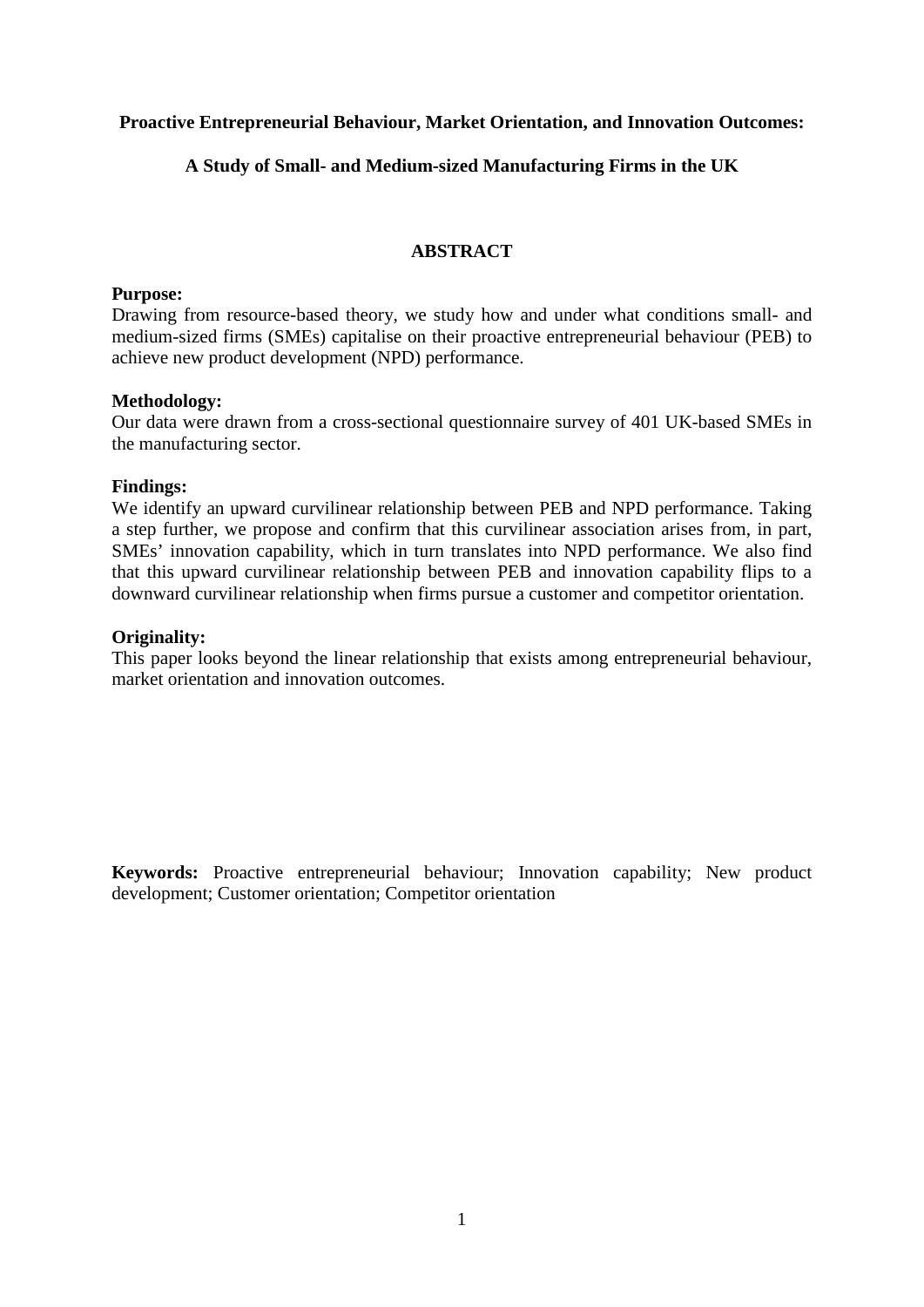#### **Introduction**

The pursuit of innovation is an important tactic that firms employ to compete in an increasingly dynamic and complex global marketplace (Baker and Sinkula, 2009; Hong et al., 2013; Zhou et al., 2005). This is particularly true for small- and medium-sized firms (SMEs) that lack of resource abundance to compete in mature product markets (Li and Atuahene-Gima, 2001). Thus, researchers have devoted significant attention to identifying the drivers of innovation outcomes (e.g. Laforet, 2009; O'Cass and Weerawardena, 2009). A stream of literature focusses specifically on understanding the role of the entrepreneurial behaviourmarket orientation interface (E-MO interface) in facilitating innovation outcomes. At the firm level, both entrepreneurial behaviour and market orientation reflect an organisation's deeplyrooted beliefs and values in relation to resource allocation to achieve strategic objectives. Entrepreneurial behavior<sup>[1](#page-1-0)</sup> is manifested through an organisation's strategic posture to pursue business opportunities, while market orientation is demonstrated by an organisation's strategic behaviour of identifying and responding to market demands (Atuahene-Gima and Ko, 2001; Rhee et al., 2010; Schindehutte et al., 2008). This research aims to extend this literature stream by addressing three important gaps.

First, the extant literature highlights the positive relationship between entrepreneurial behaviour and innovation outcomes (see Table 1). Despite recognising that different types of entrepreneurial behaviour place emphasis on different strategic actions (Covin and Slevin, 1989; Lumpkin and Dess, 1996), most studies still focus on examining the impact of a collection of entrepreneurial behaviours, (which together form a unidimensional entrepreneurial strategic posture) on innovation outcomes. Few studies have taken a step

<span id="page-1-0"></span> $<sup>1</sup>$  It should be noted that a relationship exists between entrepreneurial orientation and entrepreneurial behaviour.</sup> Entrepreneurial behaviour reflects different individual salient characteristics that are entrepreneurial in nature (autonomy, risk-taking, etc.). An entrepreneurial orientation comprises various types of independent entrepreneurial behaviour (Atuahene-Gima and Ko, 2001; Covin and Slevin, 1989; Mueller et al., 2012). The most popular form of entrepreneurial orientation embraces three types of entrepreneurial behaviour – proactiveness, innovativeness and risk-taking (Li et al., 2006; Renko et al., 2009).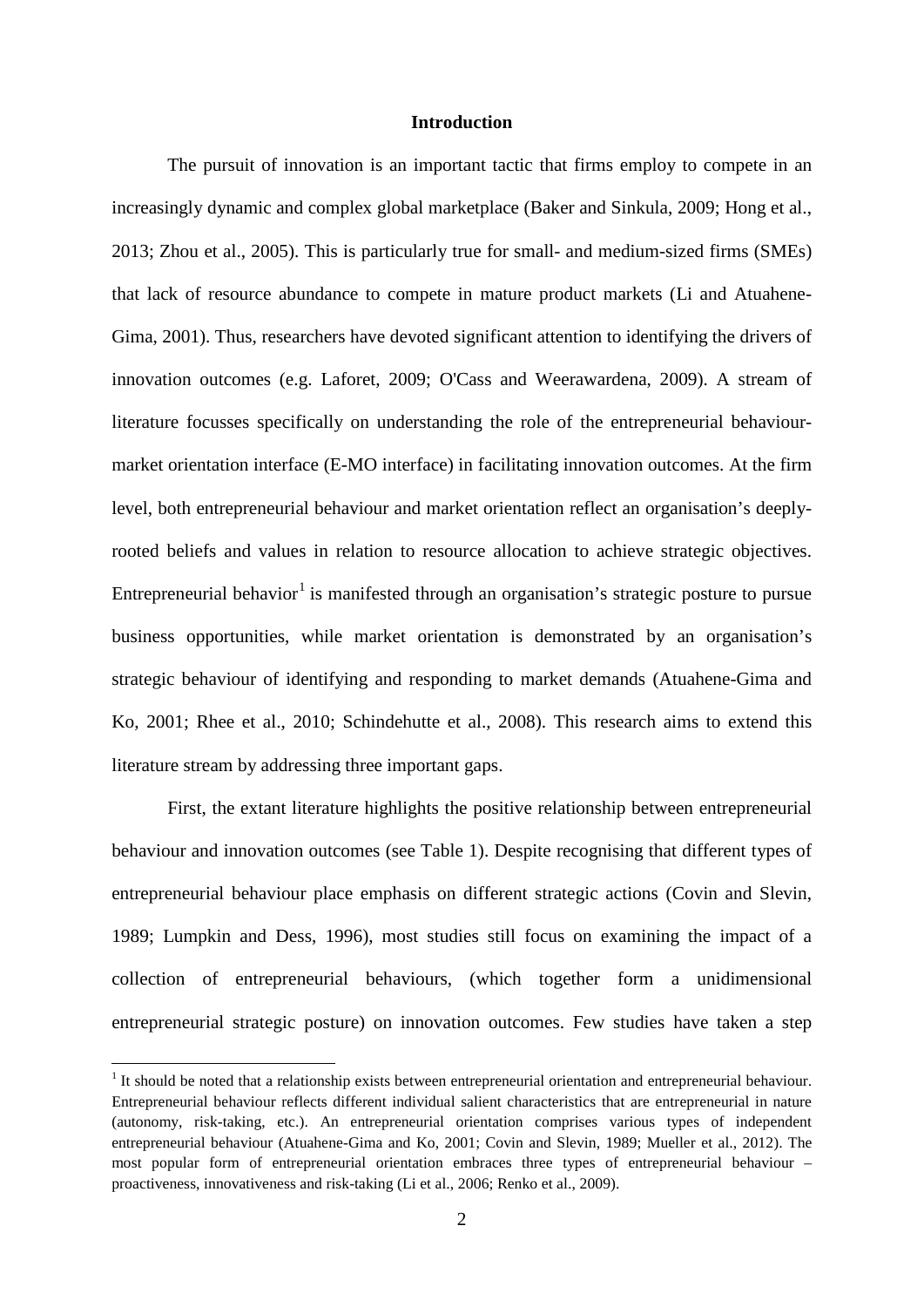further to explore how a specific type of entrepreneurial behavior actually affects innovation outcomes (See Table 1). Furthermore, recent work shows that the impact of entrepreneurial behaviour on firms' business performance may not be linear in nature (Kreiser et al., 2013). Thus, the issue of whether entrepreneurial behaviour displays a nonlinear relationship with innovation outcomes requires examination. Our study fills this important gap by investigating the relationship between proactive entrepreneurial behaviour (PEB) – a specific type of entrepreneurial behaviour – and new product development (NPD) performance – an ultimate innovation outcome.

#### "Insert Table 1 about Here"

Second, prior studies suggest that firms' entrepreneurial behaviour may not automatically lead to innovation outcomes (e.g. Baker and Sinkula, 2009; Hong et al., 2013). This raises the necessity of identifying and examining potential mediators that can direct the curvilinear impact of entrepreneurial behaviour towards innovation outcomes. In this research, we propose that innovation capability acts as a mediator in the PEB-NPD performance relationship. We argue that the curvilinear impact of PEB is due to innovation capability, which in turn contributes to NPD performance. This is the first study to offer and test the indirect curvilinear relationship among PEB, innovation capability, and NPD performance. Finally, previous studies suggest that market orientation plays a complementary role in strengthening the impact of entrepreneurial behaviour on innovation outcomes (e.g. Atuahene-Gima and Ko, 2001; Boso et al., 2012; Schindehutte et al., 2008). However, the question of whether this positive moderation effect also occurs if the impact of entrepreneurial behaviour is nonlinear in nature remains unexplored. To fill this gap, we differentiate between customer orientation and competitor orientation that reflects firms' market orientation, and examine their moderating influence on the relationship between PEB and innovation capability.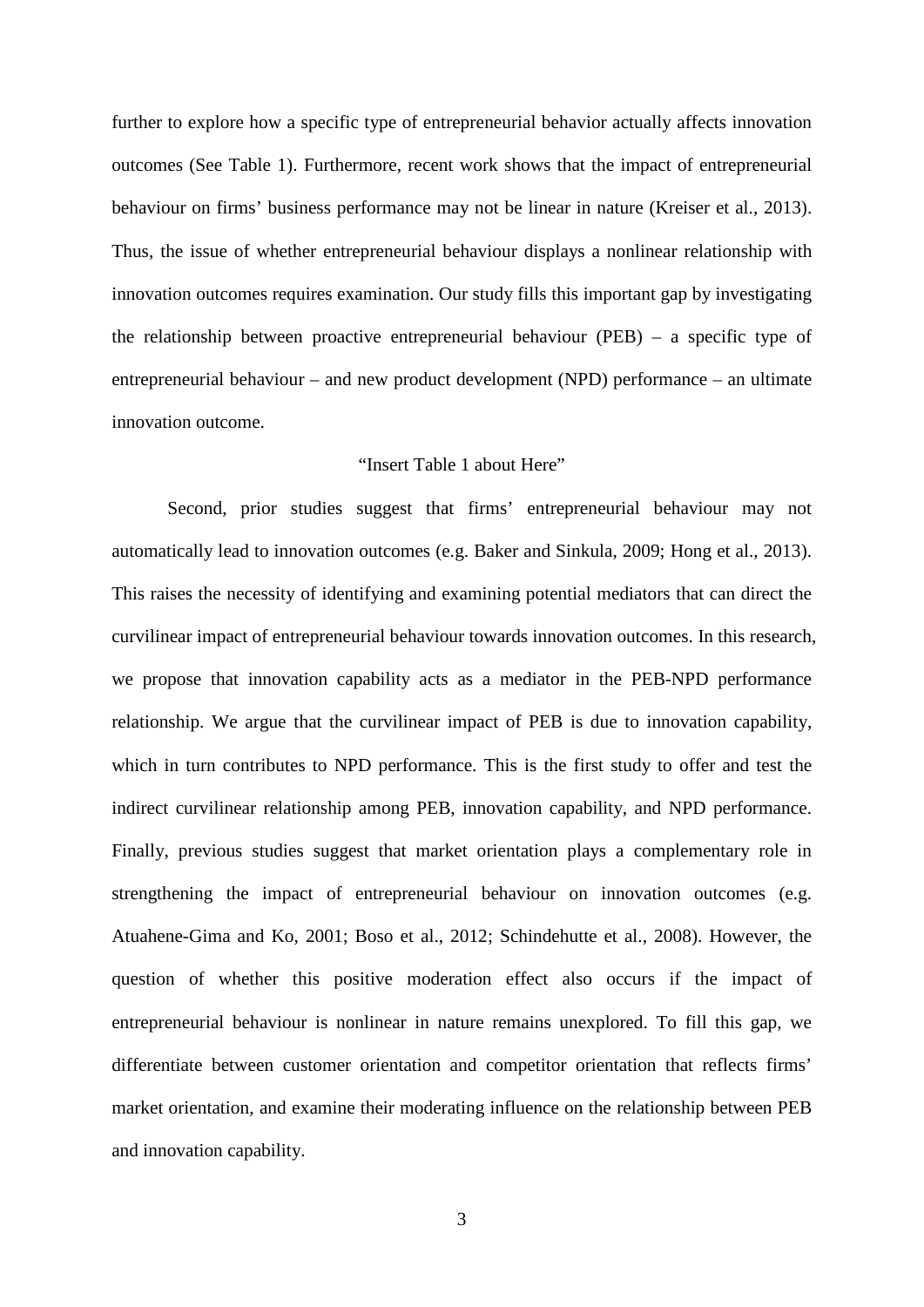#### **Theoretical Background and Hypotheses**

#### **Literature Review**

Many studies have specifically examined the impacts of the E-MO interface on innovation outcomes. We categorise their research foci into three general themes. The first theme focuses on understanding the direct impacts of both entrepreneurial behaviour and market orientation on innovation outcomes (e.g. Frishammar and Åke Hörte, 2007; González-Benito et al., 2015; Tajeddini, 2010). The second research theme explores the intermediate mechanisms whereby the E-MO interface affects innovation (e.g. Baker and Sinkula, 2009; Li et al., 2006; Yu et al., 2016). For example, Hong et al. (2013) show that market orientation affects NPD performance via new product development proficiency and product meaningfulness, while entrepreneurial behaviour orientation affects NPD performance via proficient intellectual property management and product novelty.

The third research theme shifts the focus to the interaction effects of entrepreneurial behaviour and market orientation on innovation outcomes (e.g. Nasution et al., 2011; Thoumrungroje and Racela, 2013; Verhees and Meulenberg, 2004). The findings regarding whether or not the interaction between entrepreneurial behaviour and market orientation have a desirable, positive effect on innovation outcomes are subject to controversy. For example, Boso et al. (2012) suggest that entrepreneurial behaviour is more likely to be a driver of innovation success when the market-oriented behaviour is strong. In contrast, Morgan et al. (2015) find that entrepreneurial orientation has a positive impact on NPD performance, but that occurs to a lesser degree when firms simultaneously implement market orientation. To extend these three themes, we look beyond the linear relationship between E-MO interface and innovation outcomes. Building on the resource-based theory, we develop a framework (see Figure 1). We elaborate our discussions below.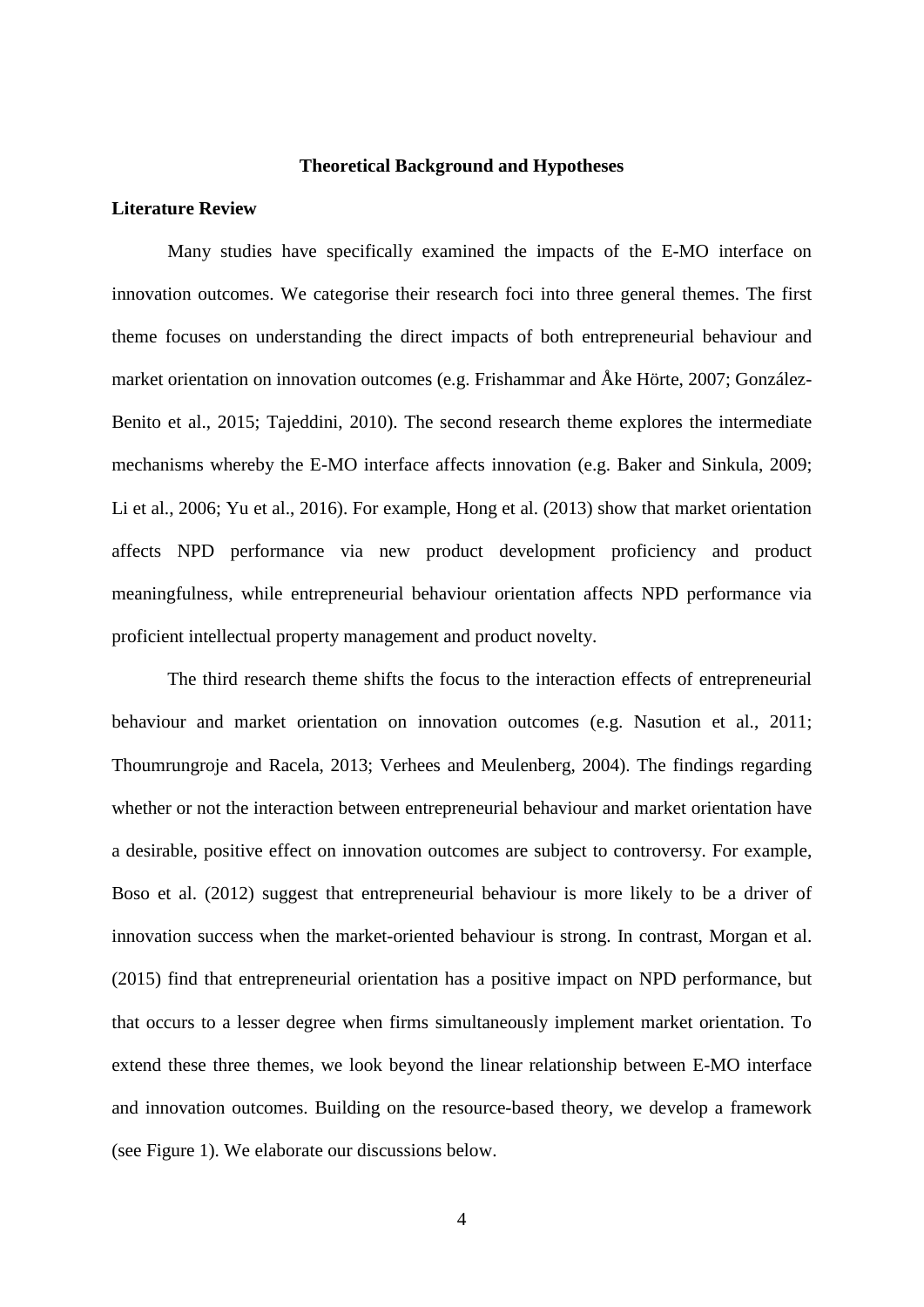"Insert Figure 1 about here"

#### **Direct Effect of PEB on New Product Development Performance**

Resource-based theory posits that firms' unique resources are the key drivers of superior performance (Barney et al., 2011). We conceptualise NPD performance as the dependent variable in our framework. This conceptualisation builds on resource-based theory because, according to this theory, performance variables represent the most common ultimate consequences (Amit and Schoemaker, 1993; Murray et al., 2011). In this research, we examine performance related to the introduction of new products. Specifically, we define NPD performance as the degree of success of the new product introduction regarding financial and market performance, which represents one of the ultimate innovation outcomes (Atuahene-Gima and Ko, 2001; Morgan et al., 2015; Schultz et al., 2013).

The independent variable in our framework is PEB. We define PEB as firms' strategic decision to take the initiative in anticipating and pursuing new opportunities, which represents an important salient characteristic of entrepreneurial behaviour<sup>[2](#page-4-0)</sup> (Covin and Slevin, 1989; Lumpkin and Dess, 1996). According to resource-based theory, PEB reflects a firm's deeply-rooted beliefs and values that direct its focus towards creating a first-mover advantage to achieve superior performance (Kreiser et al., 2013; Simon et al., 2002; Song et al., 2000), that considers as an important resource of the firm (Lumpkin and Dess, 1996; Zhou et al., 2005). Scholars have applied this concept to describe an SME's PEB as its propensity to take

<span id="page-4-0"></span><sup>&</sup>lt;sup>2</sup> We distinguish between two similar concepts: PEB and pioneering behaviors. PEB refers to an array of strategic actions includes initiation of competitive actions, introduction of new products, and proactive operating techniques (Covin and Slevin, 1989; Nasution et al., 2011). Pioneering behaviors place more emphasis on a firm's strategy to become the first one to offer a distinctively new product to the market (Covin et al., 2000; Mueller et al., 2012). Thus, the concept of PEB contains the ideas of pioneering behaviors (Lumpkin and Dess, 1996; Mueller et al., 2012). Focusing on PEB allow us to capture a broader scope of a firm's strategic posture of positioning itself in anticipation of changes in the market by taking an active role to sharp the future state of its external environment (Kreiser et al., 2013; Lumpkin and Dess, 1996)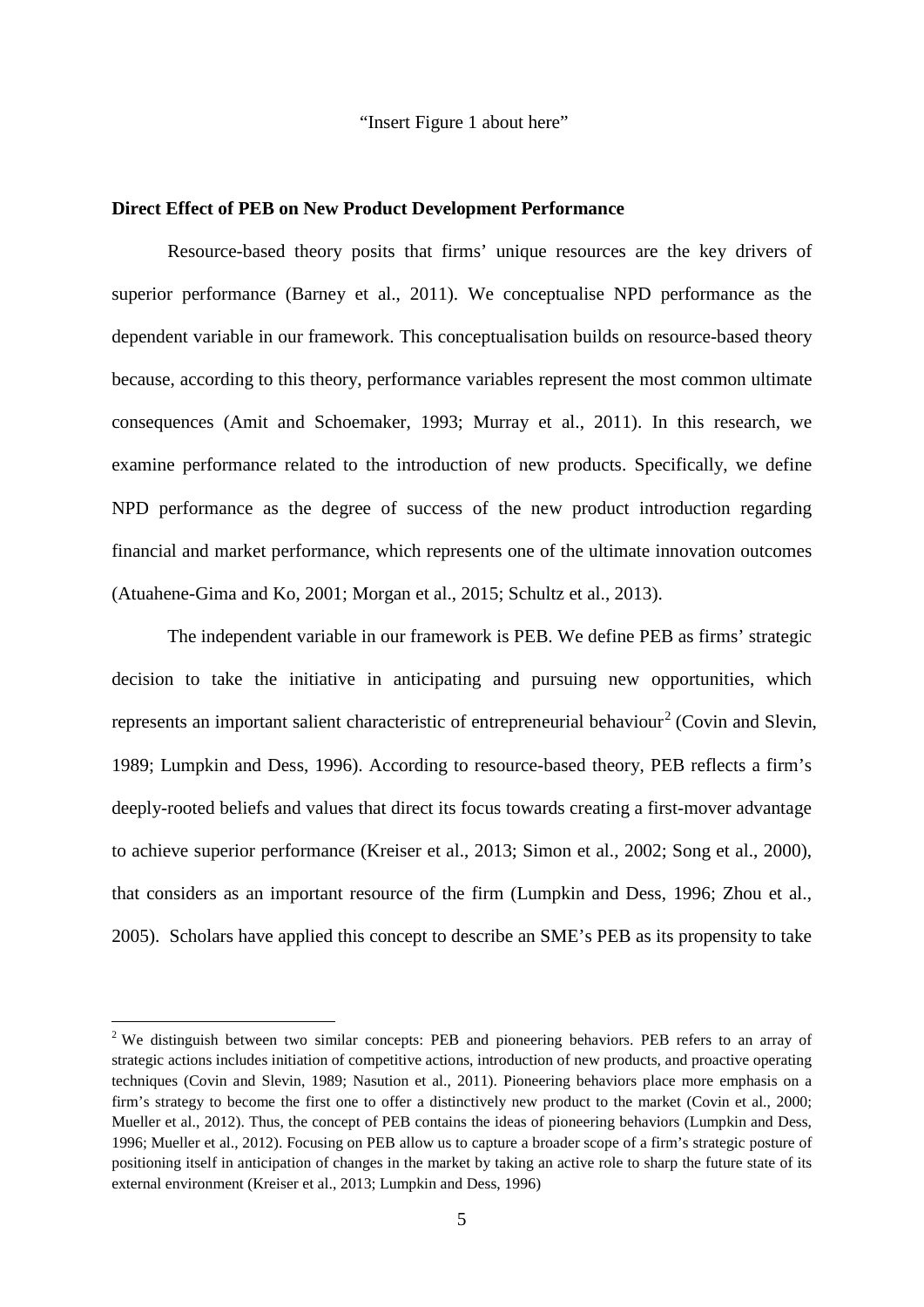the forward-looking stance to shape the business environment (Nasution et al., 2011; Rhee et al., 2010; Simon et al., 2002).

Drawing on resource-based theory, that highlights the resources-performance linkage (Barney et al., 2011), we anticipate a positive relationship between PEB and NPD performance. First, firms that place a strong emphasis on acting ahead of the competition in anticipation of future market demand are more likely to direct their resources to support the introduction of new products (Covin et al., 2000; Mueller et al., 2012). Second, proactive firms reflect a spirit of being highly opportunity seeking (Lumpkin and Dess, 1996). Such firms are more likely to direct their resources to support the development of highly innovative product features (Simon et al., 2002; Song et al., 2000). Both of these factors suggest that firms that demonstrate strong PEB often face little competition in the marketplace, because no other companies have similar products (Lieberman and Montgomery, 1988; Song et al., 2000). Accordingly, their new products are more likely to meet firms' sales, market share and profit objectives.

The positive relationship between PEB and NPD performance may not be linear. In particular, the positive effect of PEB on NPD performance may be weaker if PEB is low, while this positive effect may become stronger if PEB is high. Unlike large companies that can use slack resources to support certain non-current strategy-related actions, SMEs with limited resources are unlikely to support actions unrelated to their strategies (Mazzarol et al., 2009; McKelvie and Davidsson, 2009). This means that less proactive SMEs are less likely to allocate resources to support NPD initiatives because their strategic intentions are not focusing on introducing new products to seize future opportunities. Therefore, they are less likely to introduce new products with highly innovative features, and so less likely to achieve strong NPD performance. Thus, the positive effect of PEB on NPD performance is weaker when PEB is low. In contrast, highly proactive SMEs are more likely to invest substantial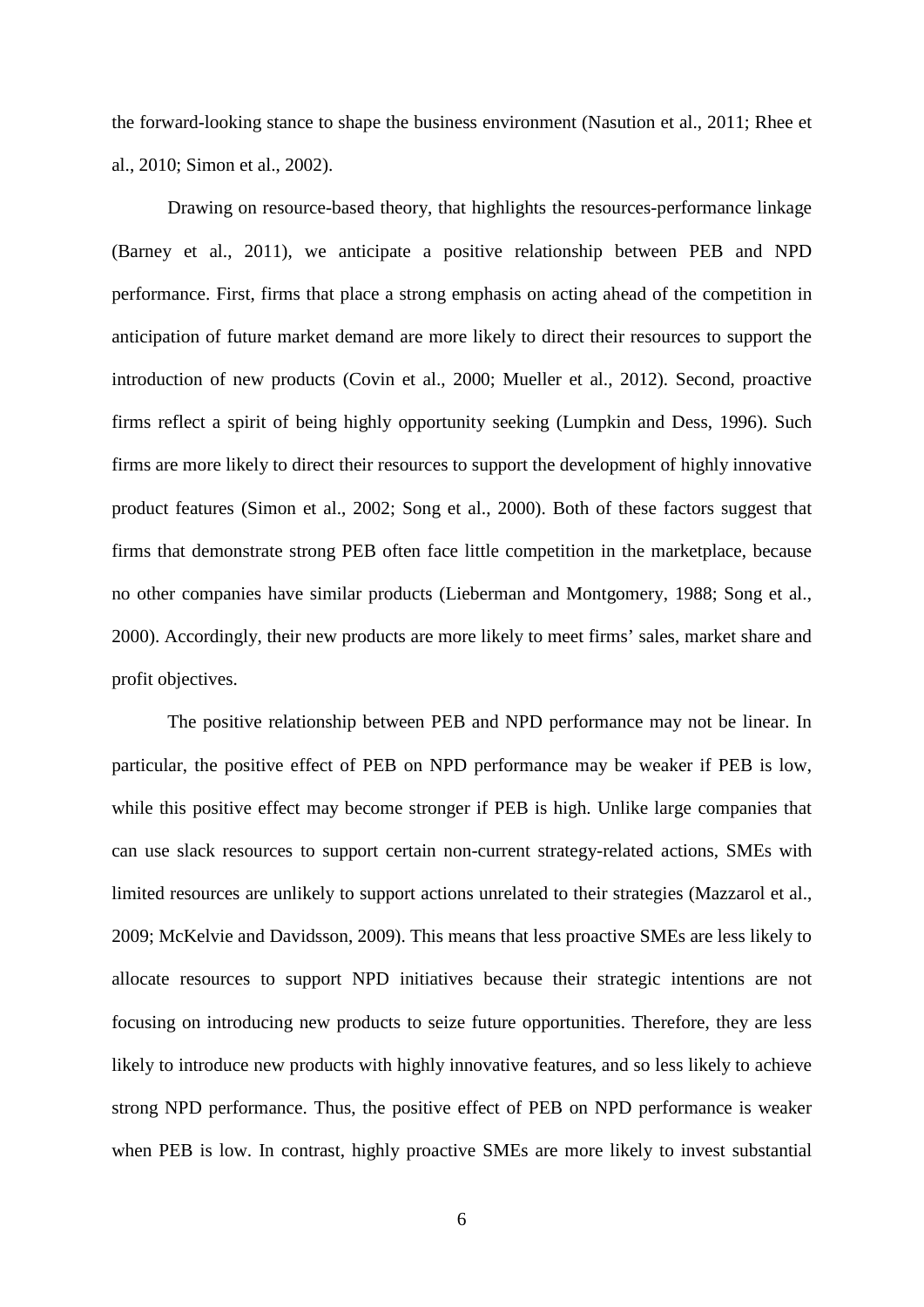resources in supporting NPD initiatives. They are more likely to introduce new products with highly innovative features, which in turn increase the likelihood of achieving strong NPD performance. Furthermore, when highly proactive SMEs constantly engage in NPD-related activities, their ability to evaluate and use new technologies in NPD will improve (Lieberman and Montgomery, 1988; Zhou and Wu, 2010). As a result, they are more able to develop better products with more innovative features, which in turn foster NPD performance. Therefore, PEB may facilitate positive NPD performance at an accelerating rate, when SMEs have strong proactiveness. Collectively, we predict,

Hypothesis 1: PEB has an upward curvilinear relationship with NPD performance in the SME context.

## **Mediating Role of Innovation Capability**

In this study, we propose that innovation capability serves as a mediator between PEB and NPD performance. Innovation capability  $3$  reflects firms' capacity to develop new solutions and perform innovation activities (Calantone et al., 2002; Ngo and O'Cass, 2012). This consideration is based on the recent extension of resource-based theory, that posits that firms' unique and valuable resources do not automatically lead to superior performance (Murray et al., 2011; Zhou et al., 2008). Instead, firms can use their resources to create certain organizational capabilities, which enable them to perform value-creating tasks effectively and achieve superior performance (Amit and Schoemaker, 1993; Teece et al., 1997). Applying this resource-capability-performance framework, this study proposes

<span id="page-6-0"></span><sup>&</sup>lt;sup>3</sup> We distinguish between innovative behaviour (innovativeness) and innovation capability. Innovative behaviour describes firms' deeply-rooted belief and values that direct their focus towards engaging in and supporting innovative activities such as experimentation and NPD (De Clercq et al., 2016; Lumpkin and Dess, 1996). Innovation capability describes firms' capacity to perform innovative activities (Calantone et al., 2002; Ngo and O'Cass, 2012). Thus, innovative behaviour reflects firms' strategic posture, that involves a propensity to be innovative, and so form a type of entrepreneurial behaviour. Innovation capability, on the other hand, represents a type of organisational capability that enables firms to perform value-creative tasks (i.e. innovation activities) effectively. Therefore, we do not consider innovation capability to be a type of entrepreneurial behaviour in this study.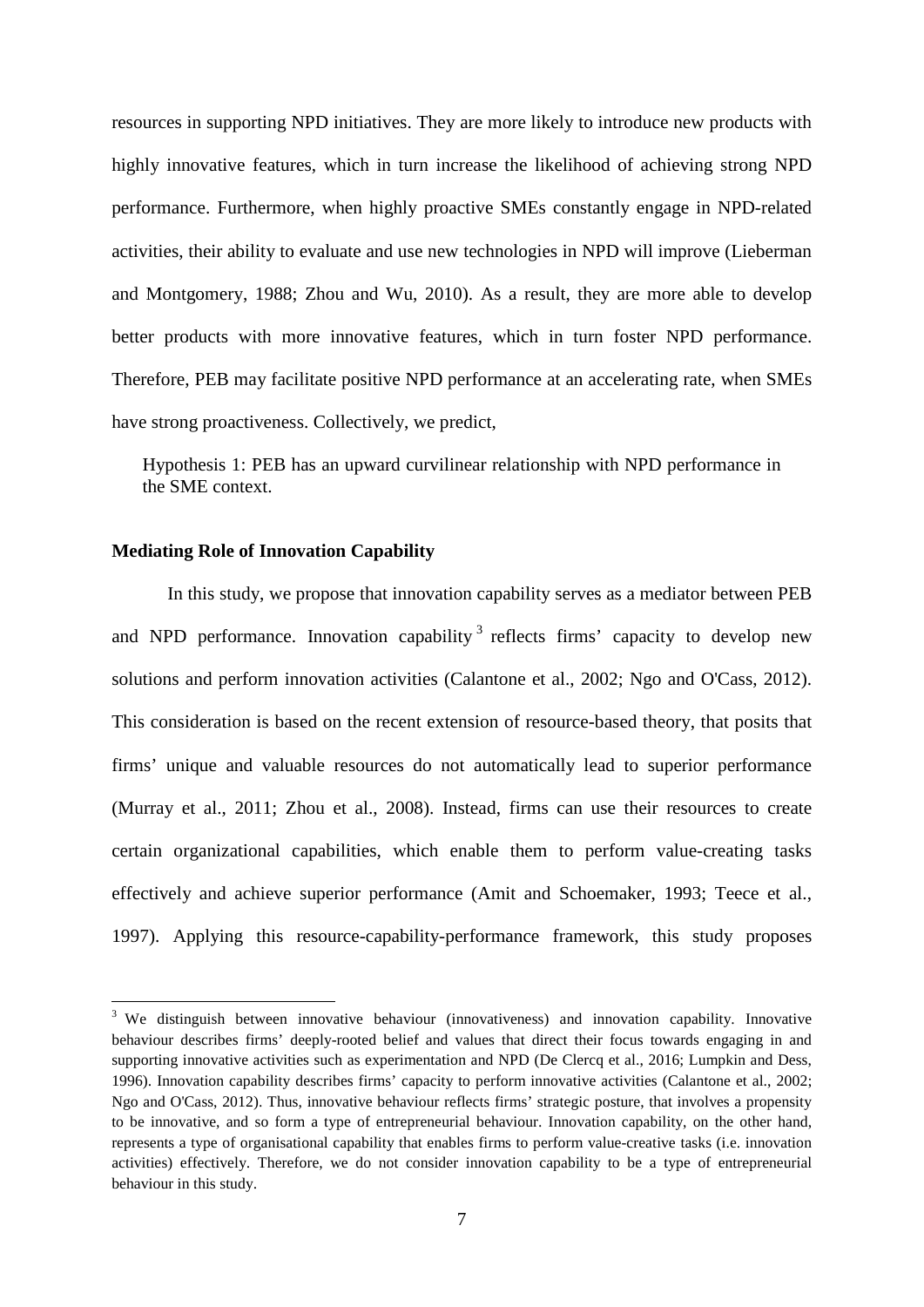innovation capability to be the type of organizational capability that mediates between PEB (resources) and NPD performance (performance). This perspective builds on prior research that emphasized the important contribution of innovation capability to an NPD program's success (e.g. Ngo and O'Cass, 2012; Verhees and Meulenberg, 2004), and that PEB drives the engagement of innovation activities (e.g. Covin et al., 2000; Kreiser et al., 2013).

We expect a positive relationship between PEB and innovation capability. This consideration reflects the resource-capability link (Amit and Schoemaker, 1993; Murray et al., 2011). As firms accumulated rich experience in a particular field, they develop deeper knowledge and complex routines that enable them to perform field-specific activities and solve field-specific problems, upon which the (field-specific) capability is based (Levinthal and March, 1993; Zollo and Winter, 2002). Applying this to our study context, the development of innovation capability requires firms to accumulate experience through repeatedly performing innovation-related activities (such as NPD) and develop a deeper understanding of how they can perform such activities effectively and efficiently (Ngo and O'Cass, 2012; Teece et al., 1997). PEB constitutes an organizational resource (Lumpkin and Dess, 1996; Zhou et al., 2005) that direct firms' focus towards initiating NPD programmes in order to anticipate and pursue new opportunities (Lumpkin and Dess, 1996; Mueller et al., 2012), and innovation-related activities lie at the heart of such processes (Li and Atuahene-Gima, 2001; Ngo and O'Cass, 2012). As a result, proactive firms are more likely to acquire significant experience related to innovation-related activities and develop a strong innovation capability.

This positive relationship between PEB and innovation capability may not be linear in the SME context. Due to resource constraints, SMEs are less likely to invest substantial resources in supporting organisation-wide activities, if these are inconsistent with their strategic focus (Mazzarol et al., 2009; McKelvie and Davidsson, 2009). Applying this logic,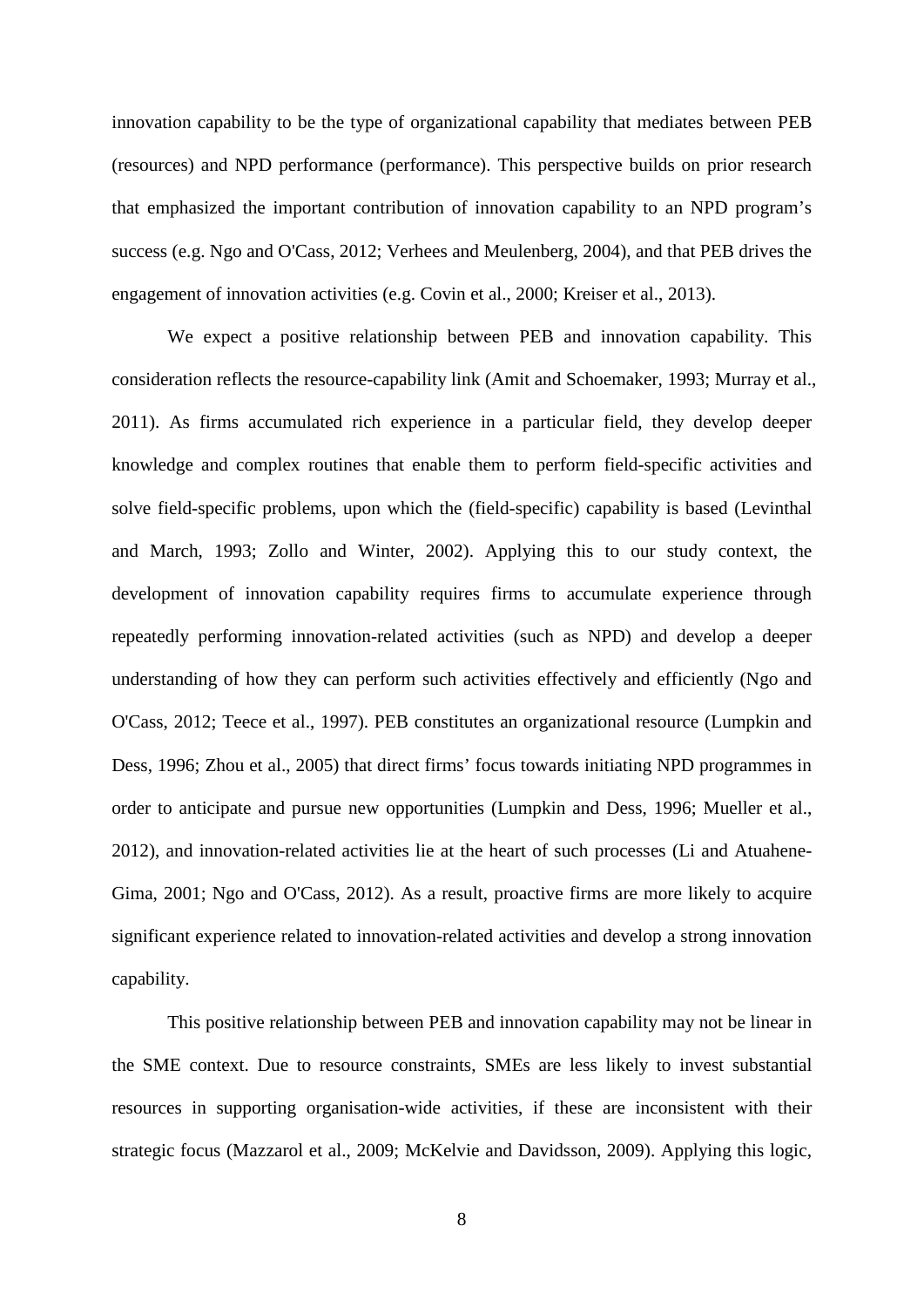we argue that it is unlikely for less proactive SMEs to allocate many resources to supporting innovation-related activities because being proactive by introducing new products to seize new opportunities is not their strategic focus. As a result, they are less likely to accumulate rich innovation-related experience or develop a strong innovation capability. Thus, the positive effect of PEB on innovation capability is weaker when PEB is low. In contrast, highly proactive SMEs are more likely to invest substantial resources in supporting innovation-related activities to enable them to introduce new products to the marketplace frequently and so are more likely to accumulate significant innovation-related experience. Furthermore, as SMEs build up their experience related to innovation activities, they become more competent regarding organizing innovation-related experience due to the positive link between experience and learning (Levinthal and March, 1993; Zhou and Wu, 2010). This self-reinforcing nature makes SMEs more efficient at integrating new innovation-related experience into their existing knowledge base. Thus, we argue that PEB facilitates innovation capability at an accelerating rate, when SMEs are proactive.

We also expect that firms' innovation capability positively affect their NPD performance. Organisational capabilities enable firms to perform value-creating tasks more effectively than their competitors (Amit and Schoemaker, 1993; Barney et al., 2011). SMEs that possess an innovation capability perform innovation activities more efficiently than their competitors (Calantone et al., 2002; Ngo and O'Cass, 2012). As a result, they are more likely to develop new products with more innovation features to meet their customers' needs (Simon et al., 2002; Song et al., 2000). Combining the above arguments, the relationship among PEB, innovation capability, and performance reflects the resource-capabilityperformance link. According to resource-based theory scholars, firms' resources can be used to support the development of their capacity to perform value-creating tasks (capability) to improve performance (Amit and Schoemaker, 1993; Murray et al., 2011). Drawing on this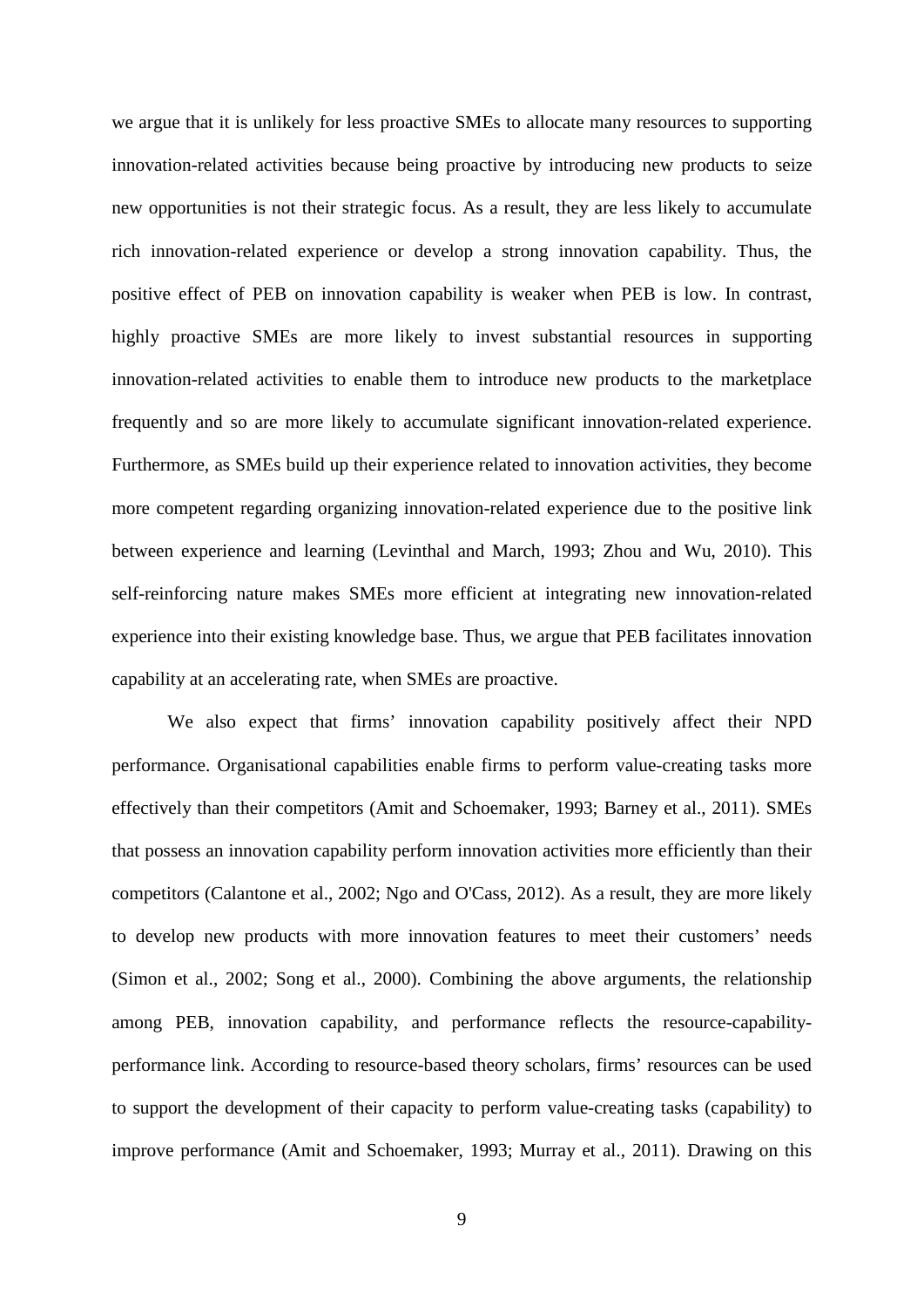logic, we suggest that innovation capability should function as a critical intermediate mechanism that connects PEB with NPD performance. This upward curvilinear association is due to the influence of PEB on innovation capability, which in turn translates into SMEs' NPD performance.

Hypothesis 2: Innovation capability mediates the relationship between PEB and NPD performance, whereas PEB has an upward curvilinear effect on innovation capability, and innovation capability has a positive linear effect on NPD performance within the SME context.

#### **Contingent Role of Market Orientation**

Prior work on the resource-capability-performance framework also shows that a range of contingency factors may influence the relationship between resources and capability (Murray et al., 2011; Zhou et al., 2008). Drawing on this aspect of resource-based theory, we further conceptualise two dimensions of market orientation – *customer orientation* and *competitor orientation* – as the moderating variables. Customer orientation emphasises the role of sufficiently understanding the target customers, while competitor orientation focusses on understanding and responding to the competitors' strategies (Gatignon and Xuereb, 1997; Zhou et al., 2007). Although both dimensions describe an aspect of corporate culture that prioritises the use of market intelligence to create and deliver superior value, they represent different norms and beliefs that guide firms' actions (Gatignon and Xuereb, 1997). Zhou et al. (2007) suggest that customer-oriented firms focus on analysing their customers' needs and wants, while competitor-oriented firms focus on matching the marketing initiatives of their competitors. In relation to our study, the prior work suggest that firms' innovation strategies may vary in shape depending on whether firms choose to focus on their customers or their competitors (Gatignon and Xuereb, 1997; Spanjol et al., 2012; Zhou et al., 2005).

We predict that customer orientation moderates the upward curvilinear relationship between PEB and innovation capability within the SME context. In particular, we posit that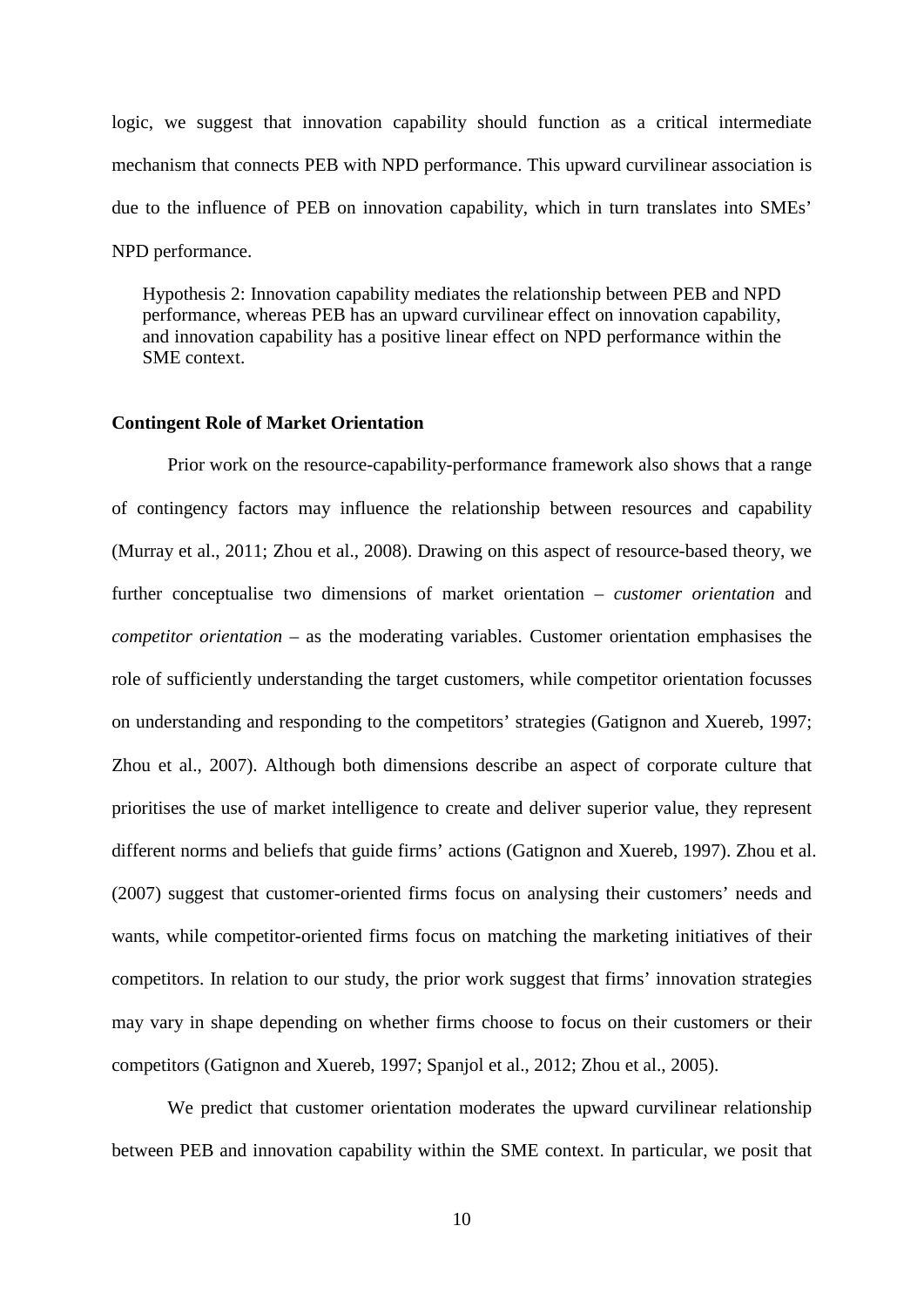customer orientation may intensify the positive effect of PEB on innovation capability when SMEs have relatively weak PEB. This is because pursuing customer orientation helps less proactive SMEs to gain more customer insights (Gonzalez-Benito et al., 2009; Schindehutte et al., 2008), which in turn reveals the importance of addressing customers' needs through innovation (Song et al., 2000; Zhou et al., 2005). Therefore, they will start to allocate resources towards engaging innovation-related activities, which subsequently allows them to accumulate innovation-related experience. The accumulation of innovation-related experience allows firms to gain insights into refining and improving the innovation processes that serve to improve firms' innovation capability. As a result, the relationship between PEB and innovation capability intensifies when SMEs' PEB is relatively weak.

Customer orientation coupled with strong PEB may also improve SMEs' innovation capability. The pursuit of customer orientation enhances proactive SMEs' efforts in collecting and analysing customer information (Raju et al., 2011), and thus they become better able to anticipate their customers' needs. This will inspire proactive SMEs to engage more strongly in innovation activities related to developing and introducing new products because they find taking active role in shaping the future state of their external environment attractive (Lieberman and Montgomery, 1988; Lumpkin and Dess, 1996). Such movements will enable proactive SMEs to accumulate significant experience about innovation, which in turn fosters the enhancement of innovation capability. In general, we argue that proactive SMEs are more like to develop a strong innovation capability when customer orientation is strong. Combining the above arguments, we predict:

Hypothesis 3: The upward curvilinear effect of PEB on innovation capability is stronger (steeper) when customer orientation is high within the SME context.

On the other hand, we predict that competitor orientation weakens the upward curvilinear relationship between PEB and innovation capability within the SME context. In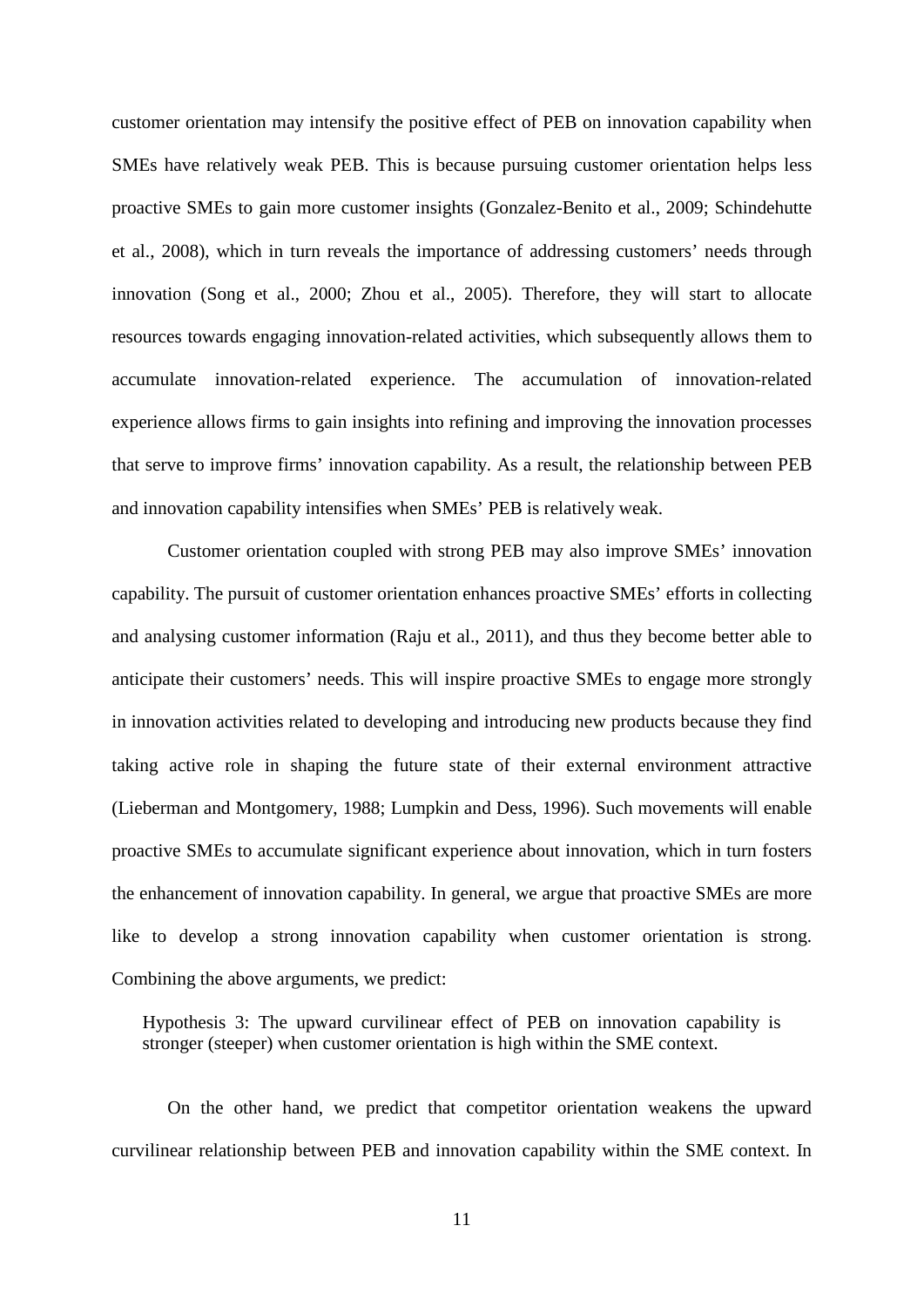particular, we argue that competitor orientation weakens the effect of PEB on innovation capability when SMEs' PEB is relatively weak. Less proactive SMEs already engage in fewer innovation-related activities, because they do not consider actively seeking to redefine their market a high strategic priority (Lumpkin and Dess, 1996; Mueller et al., 2012). When pursuing competitor orientation, monitoring and responding to competitors' actions become high priority activities for SMEs (Gatignon and Xuereb, 1997; Zhou et al., 2007). When SMEs face resources constraint, less proactive SMEs will tend to shift resources from backing low strategic priority activities towards supporting activities with a high strategic priority. This means that less proactive SMEs will further reduce their engagement in innovation-related activities, which in turn reduces their innovation capability. Thus, the effects of PEB on innovation capability are likely to be lower for SMEs that are less proactive.

Competitor orientation also weakens the relationship between PEB and innovation capability when SMEs' PEB is relatively strong. When proactive SMEs pursue competition orientation, their focus is on responding to their existing competitors' movements (Gatignon and Xuereb, 1997; Spanjol et al., 2012). As a result, they only develop products that can compete with those of their competitors. Even though SMEs still proactively introduce new products, the range of products becomes narrower. This means that proactive SMEs are less likely to accumulate very much new innovation-related experience. This subsequently reduces SMEs' chances of combining new innovation-related experiences with their existing knowledge base about innovation to improve their innovation capability. In general, PEB will have less effect on innovation capability when SMEs have strong PEB. Combining the above arguments, we predict:

Hypothesis 4: The upward curvilinear effect of PEB on innovation capability is weaker (flatter) when competitor orientation is high within the SME context.

#### **Research Method**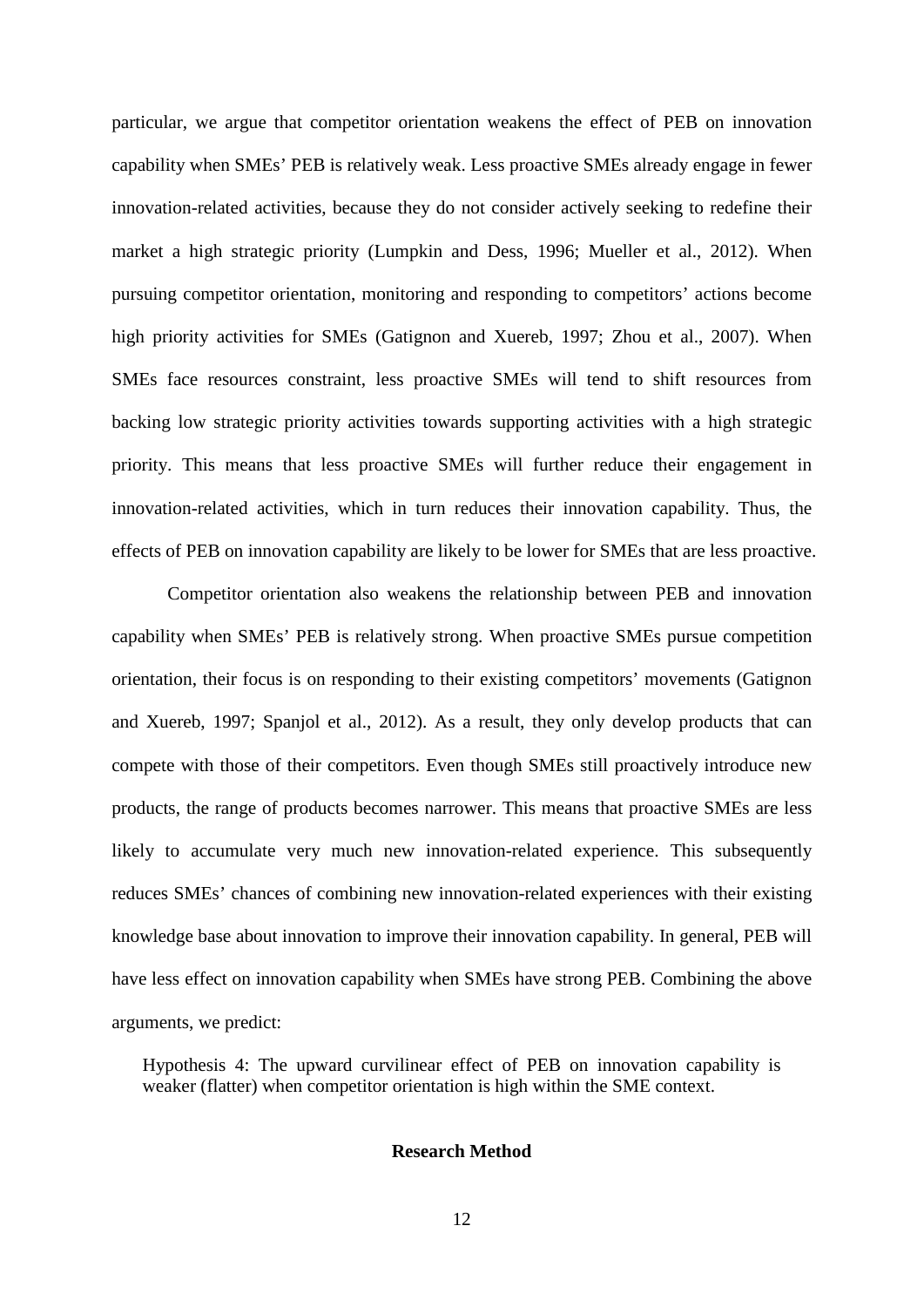#### **Measurement and Data Collection**

Our data were drawn from a cross-sectional questionnaire survey of UK-based SMEs in the manufacturing sector. We adopted a survey data collection design because 1) no secondary data are available for the key constructs relevant to our test model (see Figure 1) and 2) it allows us to develop a generalizable conclusion about a specific pattern of behaviour by assessing a large number of respondents across different categories (i.e. manufacturing business areas) (Hair et al., 2010). SME manufacturing firms were chosen for this study for two reasons. First, it is very difficult for SME manufacturing firms to compete with large manufacturing firms in the mature marketplace due to their limited resources, so pursuing an innovation strategy is one way to overcome this challenge (Li and Atuahene-Gima, 2001; O'Cass and Weerawardena, 2009). The typical types of innovation that manufacturing firms pursue includes product innovation, process innovation and managerial (or administrative) innovation (Kim et al., 2012). Second, developing and introducing new products quicker and earlier than competitors is a key source of competitive advantage for manufacturing firms (Lieberman and Montgomery, 1988; Song et al., 2000).

We measured all of the variables using multi-item, Likert-type scales adopted from existing studies (see Appendix 1). For *PEB*, we adopted and modified measurement items from prior studies to assess the extent of anticipated changes in the market and firms' active role in shaping the future state of their environment (e.g. Covin and Slevin, 1989; Frishammar and Åke Hörte, 2007; Nasution et al., 2011). We adopted and modified *customer orientation* (the behaviour and beliefs that place a priority on identifying, monitoring and responding to customers' needs) and *competitor orientation* (the behaviour and beliefs that place a priority on identifying, monitoring and responding to competitors' actions) measurements from Spanjol et al. (2012), Narver and Slater (1990) and Gatignon and Xuereb (1997). For *innovation capability*, we used and modified the scale proposed by Ngo and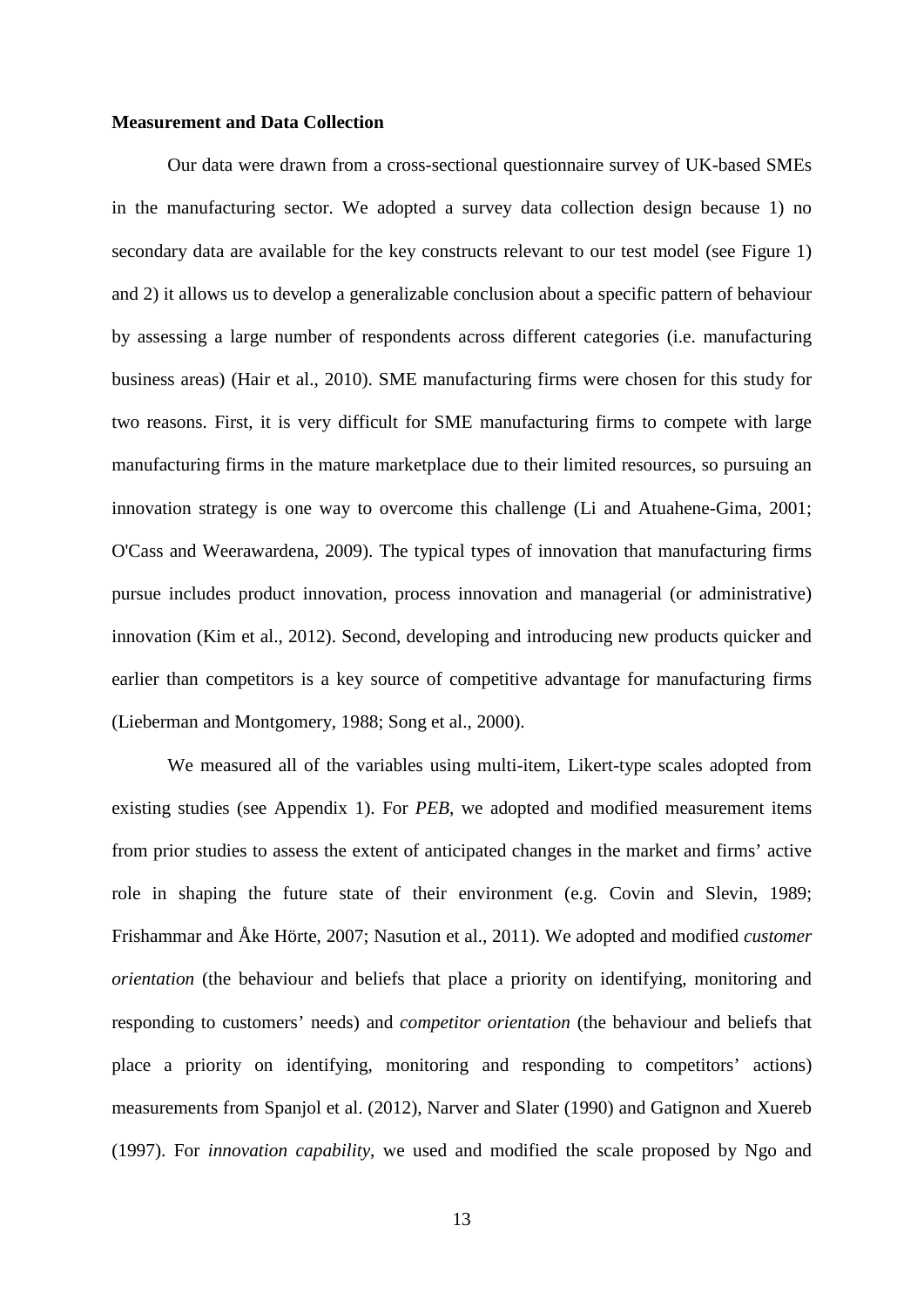O'Cass (2012) to assess firms' ability to perform innovation activities (related to product/services, production processes and management) in comparison to their competitors. For *NPD performance*, we adopted and modified the scale proposed by Schultz et al. (2013) to capture the effect of NPD efforts on profitability, revenue generation and market share. We use a subjective measure of relative performance because 1) studies show the convergent validity of subjective and objective performance, 2) objective financial measurement may be biased according to their purpose, 3) it is difficult to acquire objective measurements in the SME setting, and 4) managers' subjective perceptions primarily drive managerial decisions (Gatignon and Xuereb, 1997; Narver and Slater, 1990).

Finally, based on the prior literature (Gatignon and Xuereb, 1997; Schultz et al., 2013; Spanjol et al., 2012), six control variables are included in the model: firm size (based on revenue), age, employee number, product type (within the manufacturing sector), competitive intensity, market turbulence, and technology turbulence in the model. We applied log transformation for firm size, age, and employee number. The product types are dummies that use "others" as the benchmark group. We adopted and modified two items to assess competitive intensity from Zhou et al. (2005). A sample item is "the competition in our industry is cutthroat". Finally, we used three items to assess market turbulence and two items to assess technological turbulence from Schultz et al. (2013). A sample item for market turbulence is "customer preferences change rapidly", while a sample item for technological turbulence is "the technology in our industry is changing rapidly". Furthermore, we also employed innovation orientation as a control variable in this study in order to identify the unique contribution of a firms' innovation orientation to firm NPD performance (Gatignon and Xuereb, 1997; Zhou et al., 2005), as well as the development of innovation capability (Siguaw et al., 2006). We used and modified three items proposed by Stock and Zacharias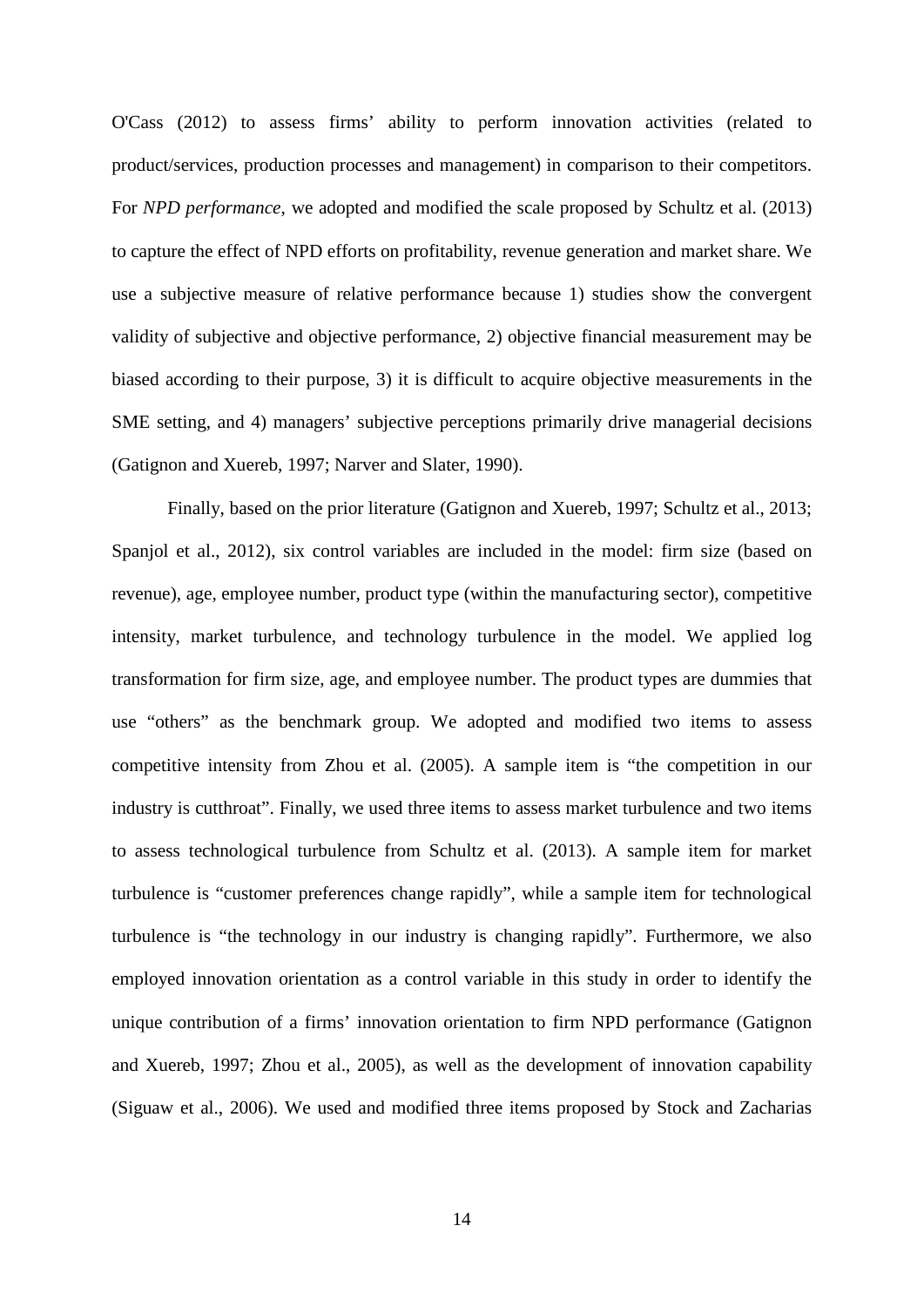(2011) to assess firms' innovation orientation. A sample item is "The aim of our company is to generate innovative products".

To ensure the content and face validity of the measurement, we conducted a pre-test by obtaining comments from five representatives from different SMEs. We asked them to verify the relevance and completeness of our measurement by answering all of the survey items and provided feedbacks. On the basis of their responses, we then refined the questions, instructions and terminology in light of their suggestions and finalized the survey. We contacted a marketing company and searched for contact information for UK-based SMEs in the manufacturing sector. We then sent a cover letter to the firm's general manager (or CEO) to ask him/her to complete the questionnaire on behalf of that firm. We obtained 401 usable questionnaires (out of 3286) from SMEs. To ensure that non-response bias is not an issue, we compared the answers between the early and late respondents and found no significant differences between them (Armstrong and Overton, 1977). Table 2 summarizes the characteristics of the respondents.

"Insert Table 2 about Here"

## **Validity and Reliability**

Because we measured all of the constructs based on self-reports, we follow the suggestion to use multiple statistical remedies to rule out potential common method bias (Podsakoff et al., 2003; Podsakoff et al., 2012). First, we performed Harman's single-factor test (Hair et al., 2010). Second, we applied CFA marker variable techniques (Williams et al., 2010) using motivation-enhancing human resource management practices (four items) adopted from Prieto and Santana (2012). A sample item is 'the employees in this organisation receive monetary rewards based on their performance'. Both results suggested that common method variance is not a concern for this study. We also followed Podsakoff et al. (2003) in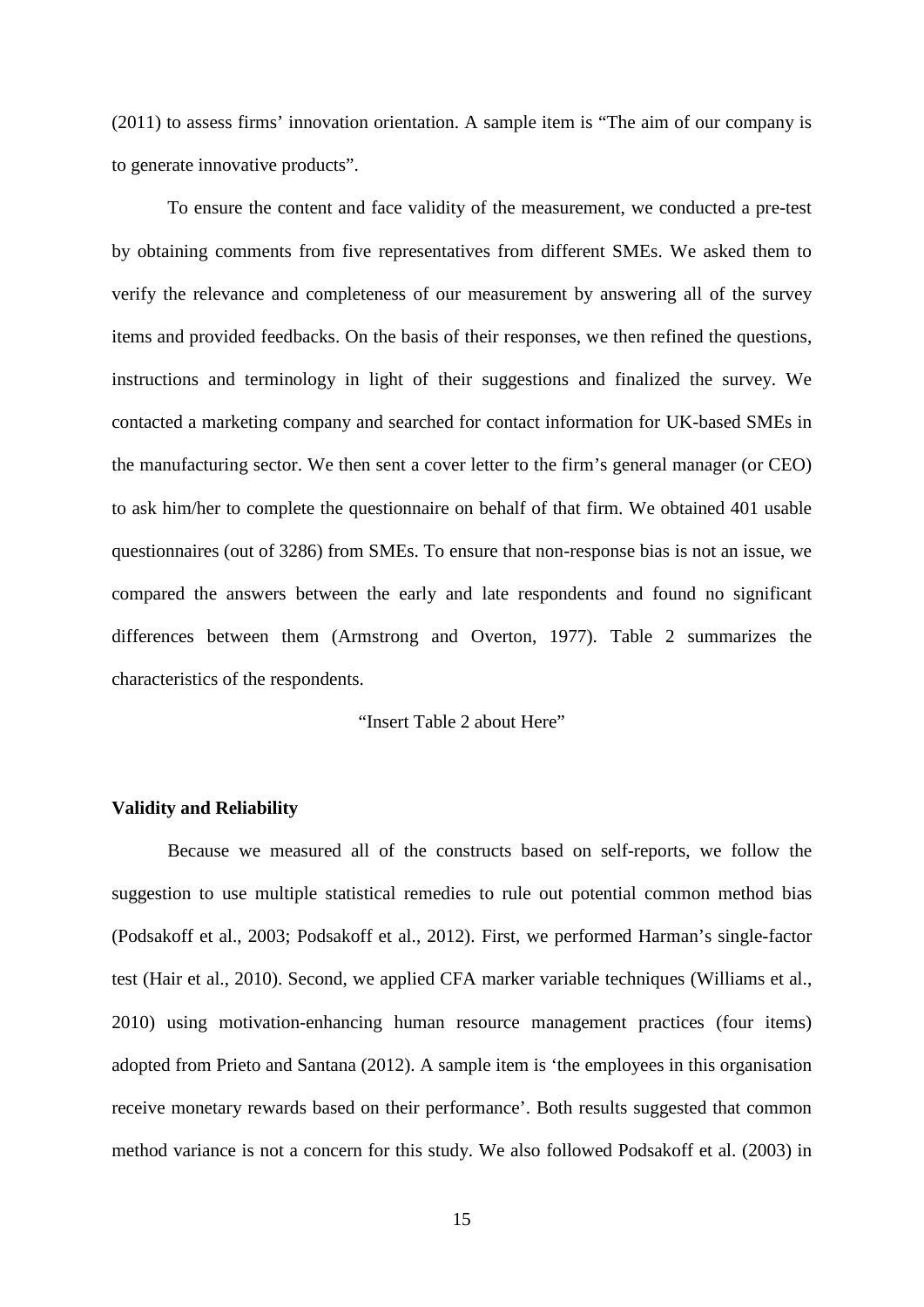using procedural remedies to minimize common method bias such as ensuring the anonymity and confidentiality of the responses, and emphasized that there were no right or wrong answers. Lastly, multi-items scales and complex data relationships (i.e. moderating and nonlinear effects) help to alleviate possible concerns regarding common method bias, because the respondents cannot guess the research hypotheses or respond in a socially desirable manner, that would lead to spurious findings (Podsakoff et al., 2012).

#### "Insert Table 3 about here"

We assessed the construct validity using confirmatory factor analysis. According to suggestions by Hair et al. (2010) regarding the comparative fit index (CFI), normed fit index (NFI), goodness of fit index (GFI), and root mean square error of approximation (RMSEA), the overall model fits the data satisfactorily  $(X^2 = 250.743; df = 80; X^2/df = 3.134; p = .000;$  $NFI = .907$ ;  $CFI = .934$ ;  $GFI = .921$ ;  $RMSEA = .073$ ). We also calculated the value of the composite reliability (CR) for each construct, and all exceed the .70 benchmark. The average variance extracted (AVE) for all of the constructs exceeded the .50 benchmark. These results demonstrate that our measurements possess sufficient convergent validity and reliability. Furthermore, we calculated the square root value of the AVE for each construct and found that the resulting value for each construct was greater than all of its correlations with other constructs, providing support for discriminant validity (Fornell and Larcker, 1981). We present the above findings in Table 3. Finally, we calculated the variance inflation factors (VIFs) to assess the possibility of multicollinearity. The results suggested that all of the VIFs were below 10, which indicates that multicollinearity is not a serious problem in this analysis (Hair et al., 2010). Based on all of the above points, we argue that our research possesses both reliability and validity.

## **Analysis and Results**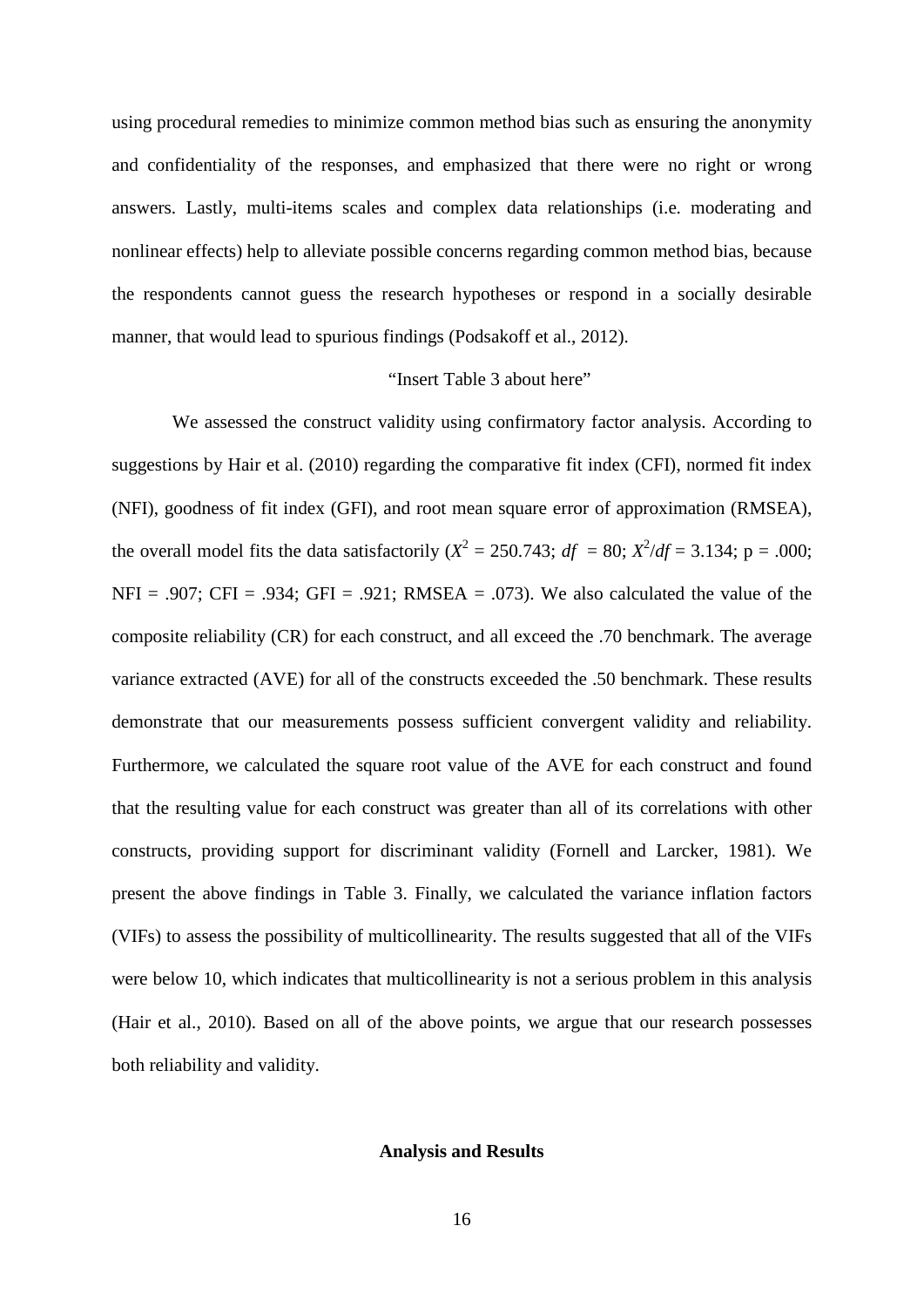To assess our hypotheses, we performed multiple regression analysis using SPSS. Table 4 presents the results of our analysis.

## "Insert Table 4 about here"

Recall that hypothesis 1 proposes an upward curvilinear relationship between PEB and NPD performance. To test this hypothesis, we employed the approach suggested by Aiken and West (1991). In Model 1, we included only the control variable. In Model 2, we added the independent variable-PEB ( $\beta$  = .329, p < .000) and the quadratic term of PEB ( $\beta$  $=$  .109, p < .010) since both entries exhibited a positive and significant relationship with NPD performance. Our findings confirm hypothesis 1. To depict this curvilinear relationship, we plot the relationship in Figure 2.

## "Insert Figure 2 about here"

Hypothesis 2 predicts that the upward curvilinear effect of PEB on NPD performance is mediated by innovation capability. In particular, there is an upward curvilinear relationship between PEB and innovation capability, and a linear positive relationship between innovation capability and NPD performance. To examine this hypothesis, we followed Hayes and Preacher (2010). First, in Model 4, we estimated the effects of PEB ( $\beta$  = -.290, p > .100) and the quadratic term of PEB ( $\beta$  = .088, p < .010) on innovation capability. Given that the quadratic term of PEB is positive and significant, the PEB displayed an upward curvilinear relationship with innovation capability. Second, in Model 3, we found that the effects of innovation capability ( $\beta$  = .171, p > .010) on NPD performance are positive and significant when accounting for the effect of PEB and the quadratic term of PEB. Third, we calculated the instantaneous indirect effect in relatively low  $(25<sup>th</sup>$  percentiles), relatively moderate  $(50<sup>th</sup>$ percentiles) and relatively high  $(75<sup>th</sup>$  percentiles) situations using a bootstrap analysis with 10,000 samples. Our results suggested that the instantaneous indirect effects in all three situations are positive and significant (relatively low:  $\beta = .029$ , p < .050; relatively moderate: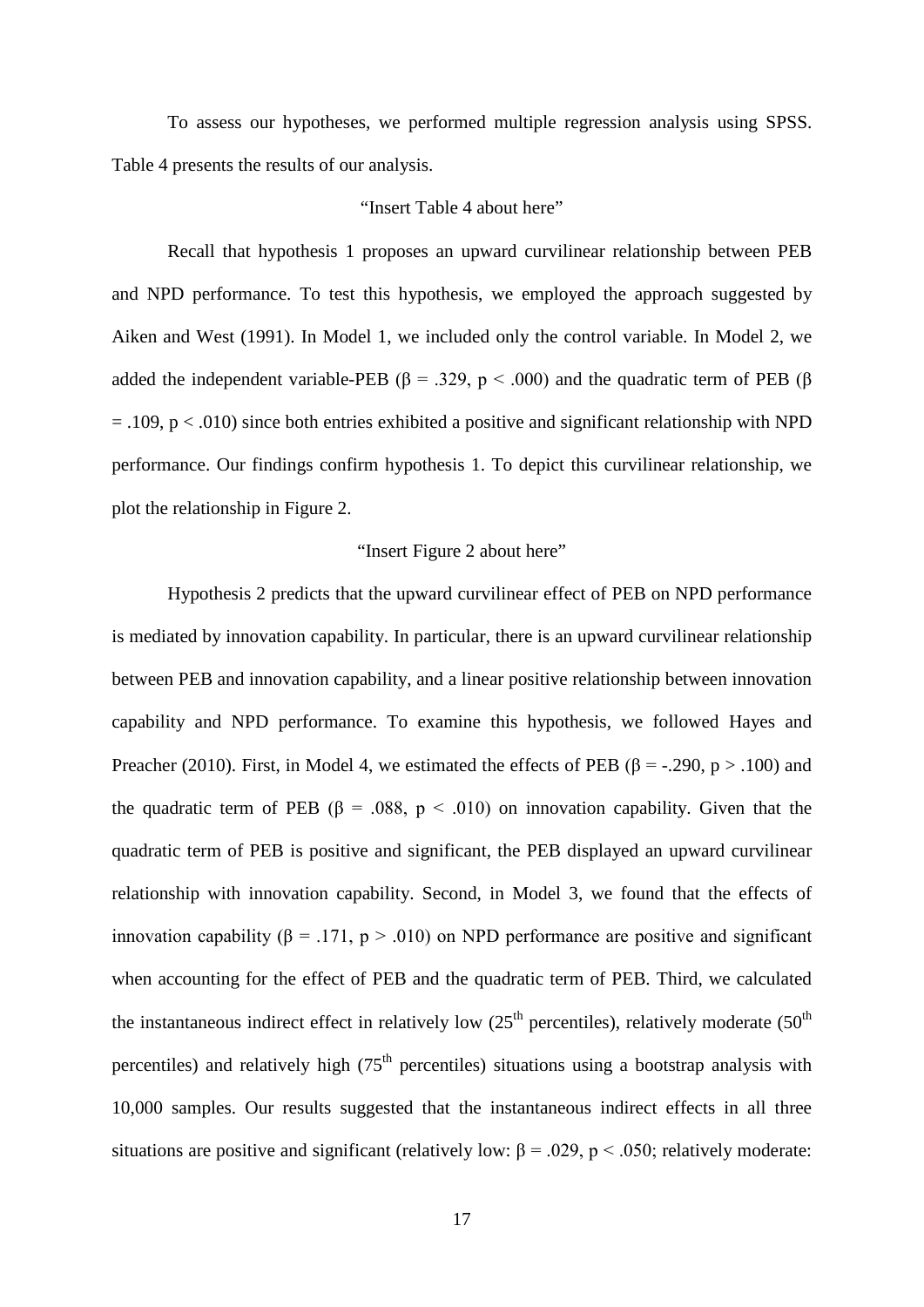$β = .052, p < .050$ ; relatively high:  $β = .074, p < .050$ ), with a 95% confidence interval which does not include zero. Furthermore, we plotted the upward curvilinear relationship between PEB and innovation capability (see Figure 2). Surprisingly, we found that, at relatively low levels of PEB, the curvilinear relationship is displayed as a U-style shaped curve. The implications of this finding will be discussed later.

To investigate the moderation effects in hypotheses 3 and 4, we followed the approach proposed by prior research (Aiken and West, 1991; Jaccard and Turrisi, 2003) to estimate three models (Models 5-7). In all three models, we included control variables, PEB, and the quadratic term of PEB, and also accounted for the effects of customer orientation and competitor orientation. Finally, we added different combinations of interaction terms in Models 3-5. Hypothesis 3 posits that the upward curvilinear effect of PEB on innovation capability is stronger (steeper) when customer orientation is high. In Model 5, we added two interaction terms: PEB x customer orientation (β = - .034, p > .100), and the quadratic term of PEB x customer orientation (β = - .057, p < .100). The significance of the latter interaction terms suggests that the upward curvilinear effect of PEB on innovation capability actually becomes weaker (instead of stronger) when customer orientation is high. Thus, we must reject hypothesis 3. In Model 6, we added two interaction terms: PEB x competitor orientation (β = - .077, p > .100), and the quadratic term of PEB x customer orientation (β = -.072,  $p < .050$ ). The significance of the latter interaction terms suggest that the upward curvilinear effect of PEB on innovation capability becomes weaker when competitor orientation is high. Thus, we may accept hypothesis 4.

We also included all of the interaction terms simultaneously in Model 7, but found that their effects became insignificant. Previous research indicates that the simultaneous inclusion of multiple interaction terms that share common variables may prevent the detection of moderating effects, due to the complex constellation of factors caused by such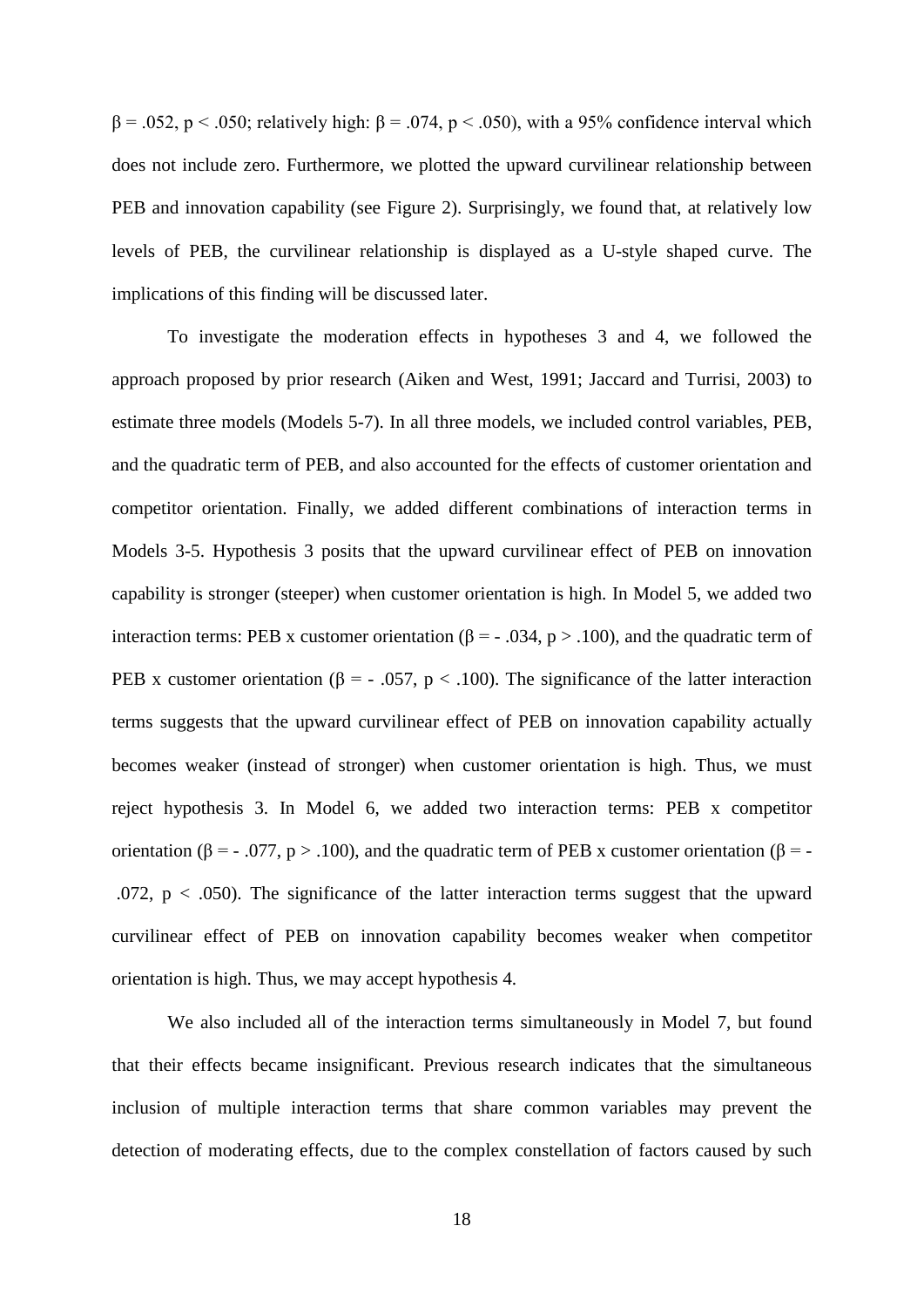simultaneity (De Clercq et al., 2016). Nevertheless, the consistency of the signs of the interaction terms in Models 5-7 provided some indication of robustness (Arnold, 1982; De Clercq et al., 2016). Finally, we plot the results from Models 5 and 6 in Figure 2. Surprisingly, we find a shape-flip phenomenon in our graphical representation (Haans et al., 2015). In particular, PEB displayed a downward curvilinear relationship with innovation capability, rather than an upward one, as in our earlier findings. We discuss the implications of these findings in detail below.

#### **Discussion and Concluding Remarks**

#### **Academic Contribution**

As a first contribution, we demonstrate an upward curvilinear relationship between PEB and NPD performance. These findings advance E-MO interface-innovation outcomes studies on two related fronts. First, most of these studies acknowledge that the pursuit of entrepreneurial behaviour can enhance NPD performance. However, these studies tend to conceptualise entrepreneurial behaviour as a unidimensional strategic posture that comprises multiple types of individual behaviour that are entrepreneurial in nature (see Table 1), when examining the linear relationship between collective entrepreneurial behaviour and innovation outcomes. Our study advances the extent literature by proposing and confirming empirically the nonlinear relationship between a specific type of entrepreneurial behaviour (i.e. PEB) and NPD performance. Second, the few studies that examine the impact of PEB (as an individual entrepreneurial behaviour) on NPD performance offer mixed findings. For example, Frishammar and Åke Hörte (2007) found that firms' proactivity towards introducing new products has a weak/nonsignificant impact on their NPD performance. In contrast, Schultz et al. (2013), in their secondary findings, found that proactiveness positively affects NPD performance. Our research offers a novel explanation for these mixed results by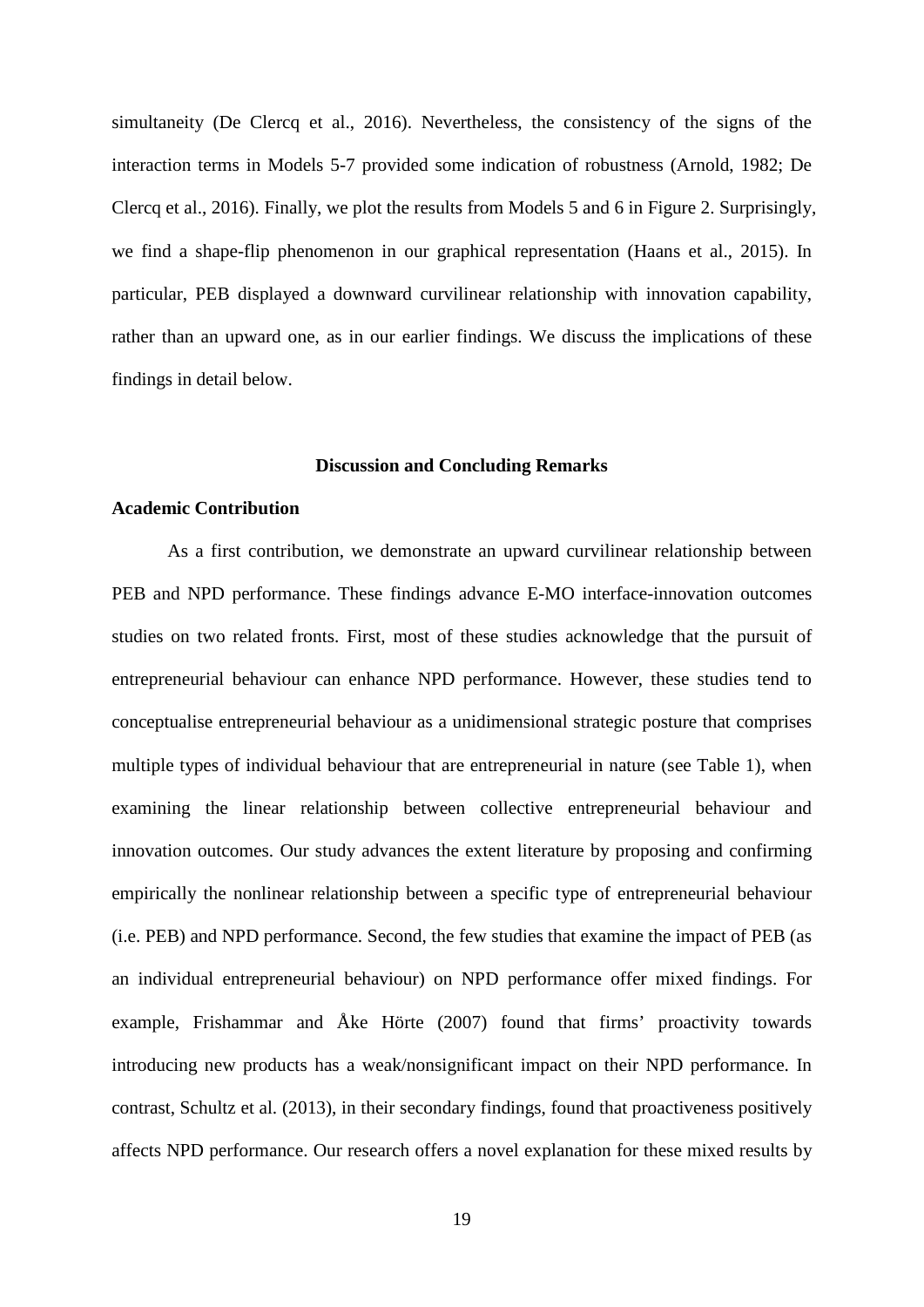suggesting that the relationship between PEB and NPD performance is of an upward curvilinear nature. More specifically, the positive effect of PEB on NPD performance is stronger when SMEs are more proactive and weaker when SMEs are less proactive. In general, our study provides a more nuanced understanding of the relationship between entrepreneurial behaviour and NPD performance.

A second contribution is that we clarify the process whereby PEB affects NPD performance. First, we confirm that the relationship between PEB and innovation capability is nonlinear upward shaped. After plotting this, we also find, surprisingly, that the relationship between PEB and innovation capability is negative when PEB is at a relatively low level. Together with the upward curvilinear effects at moderate and high levels, it forms a U-shaped relationship. To explain this finding, we suggest that the development of innovation capability may require firms to accumulate innovation-related experience by proactively introducing new products beyond a certain level, before which any additional experience acquired may interfere with their existing knowledge base for performing certain tasks such as innovation (Edmunds and Morris, 2000). As a result, PEB has a negative effect on innovation capability when SMEs are less proactive. Second, our findings suggest that the indirect effect of the intermediate mechanisms is significant. These results contribute to the E-MO interface-innovation outcomes literature not only by introducing innovation capability as a new mediator (Li et al., 2006; Rhee et al., 2010; Yu et al., 2016), but also by further explaining the formation processes of the upward curvilinear relationship between PEB and NPD performance, as we discussed earlier. Furthermore, these findings also suggest that the association among resources, capabilities, and performance may not always be linear in nature. In doing so, we offer a fresh theoretical angle regarding the application of the resource-capability-performance framework and resource-based theory in general (Murray et al., 2011; Zhou et al., 2005).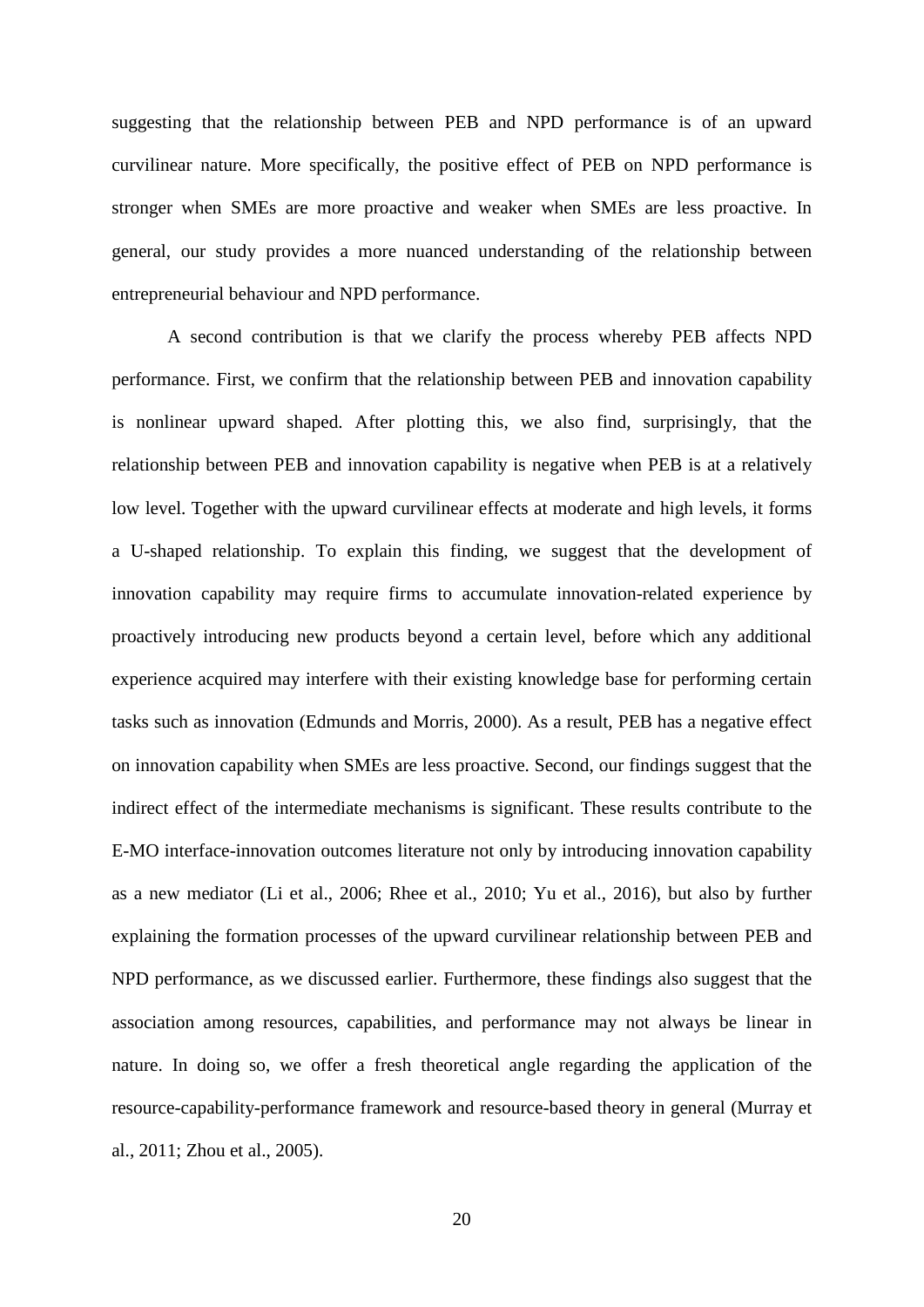Our third contribution concerns the role of market orientation in the entrepreneurial behaviour-innovation outcomes relationship. We differentiate between two types of market orientation – customer orientation and competitor orientation (Gatignon and Xuereb, 1997; Zhou et al., 2007) – and examine their impact on the nonlinear relationship between PEB and innovation capability. We find that competitor orientation negatively moderates this upward curvilinear relationship, as predicted. Contrary to our prediction, however, we also find that customer orientation negatively affects the upward curvilinear relationship between PEB and innovation capability. Furthermore, by plotting these negative moderating effects, we find that the curvilinear relationship between PEB and innovation capability flips from upward to downward (see Figure 2). According to Haans et al. (2015), this form of shape-flipping curve occurs when a very strong moderation effect occurs and causes the curve to flatten out or steepen significantly, and then change shape. This suggests that both customer orientation and competitor orientation have a very strong negative moderation effect in causing the Ushaped relationship between PEB and innovation capability to change shape.

One possible explanation is that, when pursuing customer orientation, SMEs will shift their strategic focus from exploring new business opportunities to exploiting their existing ones. Given SMEs' resource constraints, they may use their resources to support a few activities that closely conform to their strategic focus (Mazzarol et al., 2009; McKelvie and Davidsson, 2009). As a result, the pursuit of customer orientation may alter SMEs' resource allocation decisions to support their objective of delivering better value to their existing customers (i.e. providing better services), instead of supporting innovation-related activities. SMEs' decreasing propensity to develop and introduce new products proactively as they become more customer-oriented will subsequently reduce their ability to accumulate rich innovation-related experience, which in turn diminishes their innovation capability at an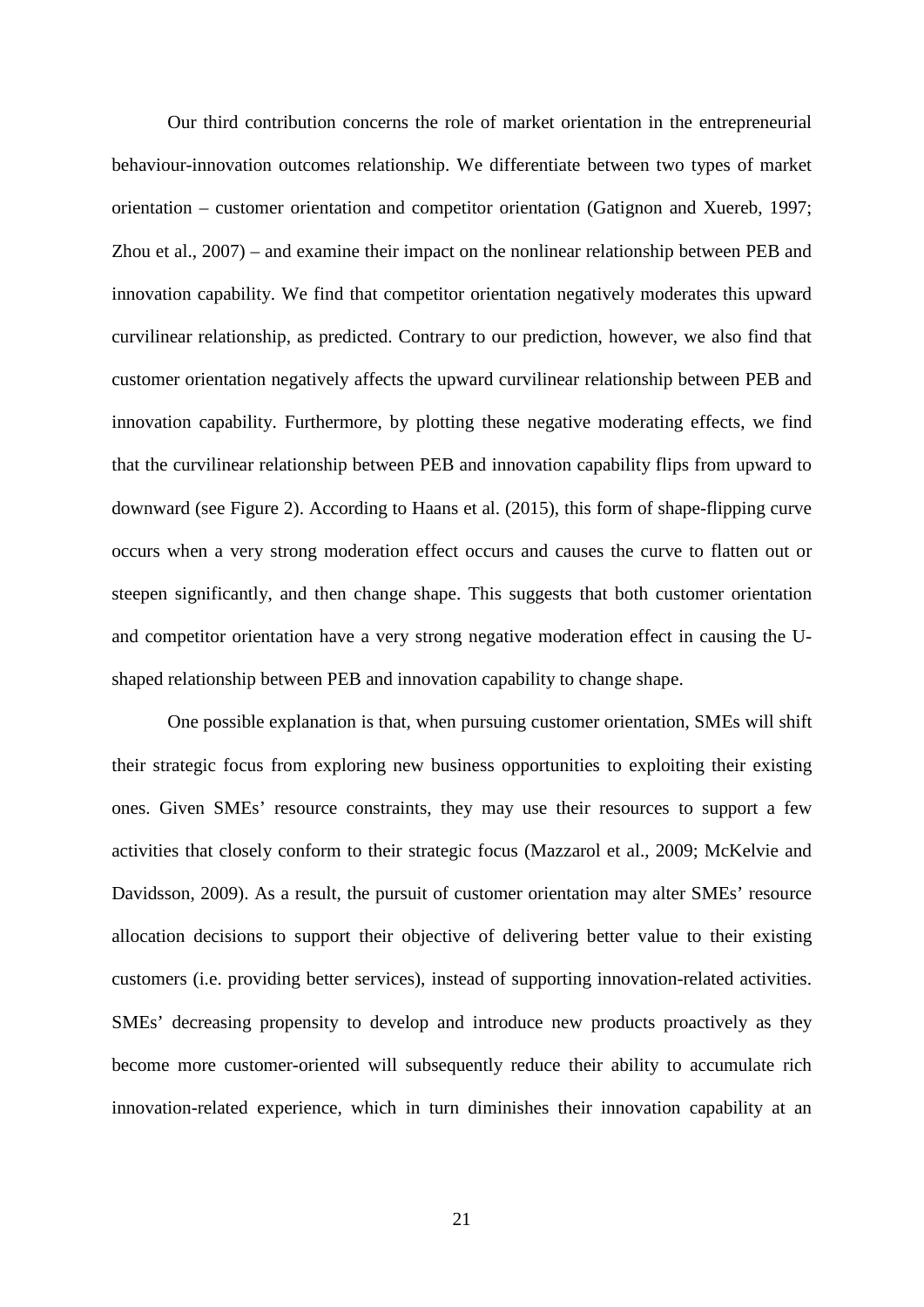accelerating rate. Thus, the upward curvilinear relationship between PEB and innovation capability will flip to a downward curvilinear relationship.

In terms of competitor orientation, its negative influence on PEB and innovation capability is stronger than we predicted. SMEs may not only suffer as a result of accumulating less new experience about innovation (due to their narrower product range), but also need to invest more resources in analysing and monitoring their competitors' movements when pursuing high levels of competitor orientation. When SMEs with limited resources choose to invest more in analysing and monitoring their competitors' movements, they often need to withdraw resources from other activities (Mazzarol et al., 2009; McKelvie and Davidsson, 2009). In this situation, SMEs are more likely to decide to withdraw resources from innovation-related activities, if they focus on developing a narrow range of products only. As SMEs become more competitor-oriented, they will accumulate increasingly less innovation-related experience. Consequently, PEB displays a downward curvilinear relationship with innovation capability when competitor orientation is strong.

In general, these findings offer new insights regarding the role of market orientation in facilitating entrepreneurial behaviour and innovation outcomes. The results of our research challenge the existing studies that advocate the complementary effects of market orientation and entrepreneurial behaviour on innovation (e.g. Atuahene-Gima and Ko, 2001; Schindehutte et al., 2008; Tajeddini, 2010). PEB reflects SMEs' incentive to capture the firstmover advantage (Covin et al., 2000; Lumpkin and Dess, 1996). We suggest that, when SMEs pursue PEB, the pursuit of market orientation will impede the effects of PEB on innovation outcomes. In this way, we link the studies of the E-MO interface with the firstmover advantage literature (e.g. Robinson and Chiang, 2002; Song et al., 2008) in the SME context.

22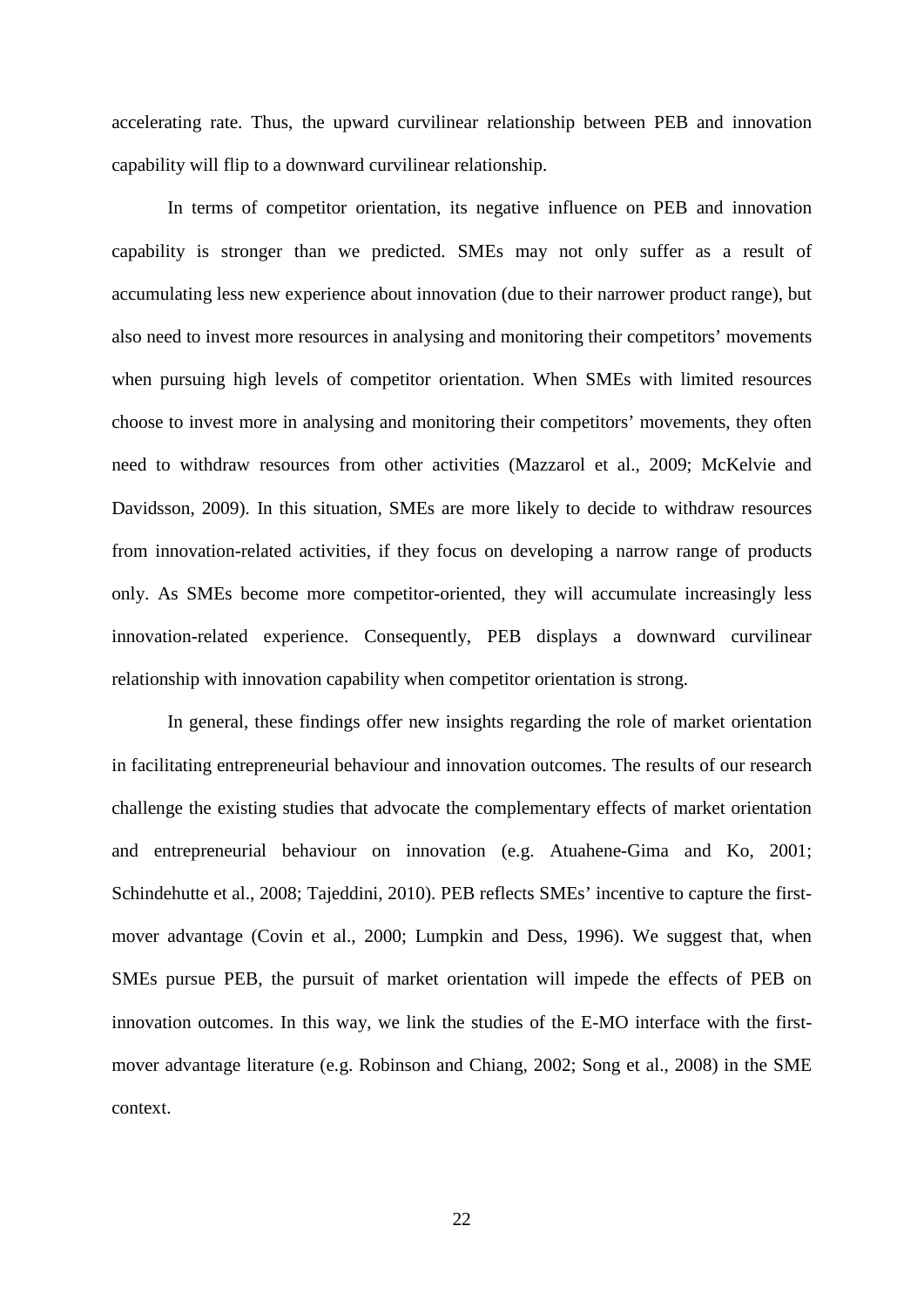#### **Managerial Implications**

Our study has several implications for SME owner-managers. First, SME ownermanagers should consider carefully the efforts and rewards when adopting PEB. More specifically, SMEs will achieve a disproportionately high level of profitability, revenue generation and market share, when SME owner-managers are highly proactive in exploring new opportunities. Conversely, SMEs can only achieve very weak NPD performance (rewards) when they display a relatively lower degree of proactivity. SMEs with limited resources may be reluctant to invest substantially to support the development of PEB (Covin et al., 2000; Simon et al., 2002). For that reason, we recommend that, if SMEs' ownermanagers decide to pursue PEB, they should devote every effort (resources) to ensuring that the firm develops a very high level of proactivity, in order to capitalise on the benefits.

Second, SME owner-managers must be aware that PEB does not automatically lead to superior NPD performance. Without the competence to engage in innovation activities (i.e. product/service and process innovation), a firm cannot realize the value of PEB. Therefore, managers should focus their efforts not only on developing PEB but also on building SMEs' innovation capability. Furthermore, having a high level of PEB can help to facilitate the development of innovation capability, although SME owner-managers also need to realize that PEB can only contribute to the development innovation capability beyond a certain level. Since SMEs usually face resource constraints (Mazzarol et al., 2009; McKelvie and Davidsson, 2009), SME owner-managers should choose to devote resources towards nurturing PEB only if they are committed to building a high degree of propensity to be proactive.

Third, SMEs' owner-managers should recognise the dark side of market orientation. Scholars generally agree that pursuing a market orientation enables firms to acquire information about their customers' needs and monitor their competitors' actions, which can

23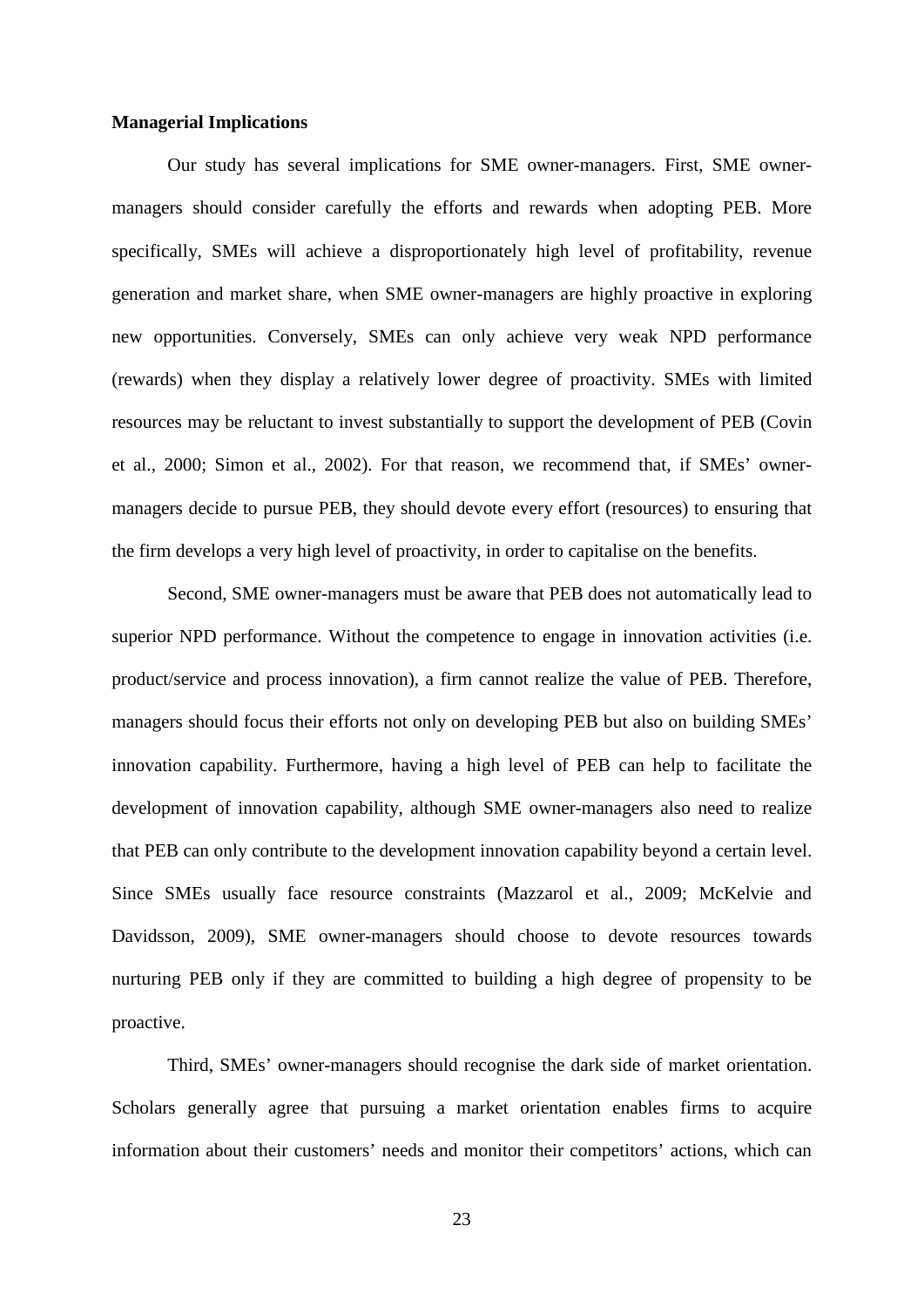further the firms' innovation efforts (e.g. Boso et al., 2012; Frishammar and Åke Hörte, 2007). However, the findings of our research support Morgan et al. (2015)'s suggestions that market orientation can sometime reduce the positive effects of entrepreneurial behaviour on innovation outcomes. More specifically, we find that, when SMEs pursue PEB and customer (or competitor) orientation simultaneously, the upward curvilinear effect of PEB on innovation capability will flip to a downward effect. As a result, while each strategic posture may make its own unique contribution towards the development of innovation capability, SME owner-managers need to be concerned with the impact of implementing PEB and (either customer or competitor orientation) simultaneously.

## **Limitations and Future Research Opportunities**

First, our research design may restrict us from drawing any definite conclusions about the causation effect among the variables over time. Furthermore, this research design may also raise concerns about common method variance. Researchers in the future might employ a longitudinal research design in order to confirm this causality empirically or use data collected from multiple respondents in each firm to combat this limitation. Second, we limit our investigation to UK-based SMEs in the manufacturing industry. Therefore, the generalisability of our findings remains limited to firms within a specific industry, company size, and country context. Future studies on different industries, company sizes, or countries would help to generalize our findings and expand the boundary conditions. Third, the independent variable chosen for this study – PEB – we adopted and modified the scales from existing studies. While we have gone through the necessary procedures to ensure the face validity, and statistical validity and reliability of our scales, however they may still not capture PEB sufficiently as the nature of (all types of) entrepreneurial behaviors is complex (Boso et al., 2012; Kreiser et al., 2013; Lumpkin and Dess, 1996). Future research should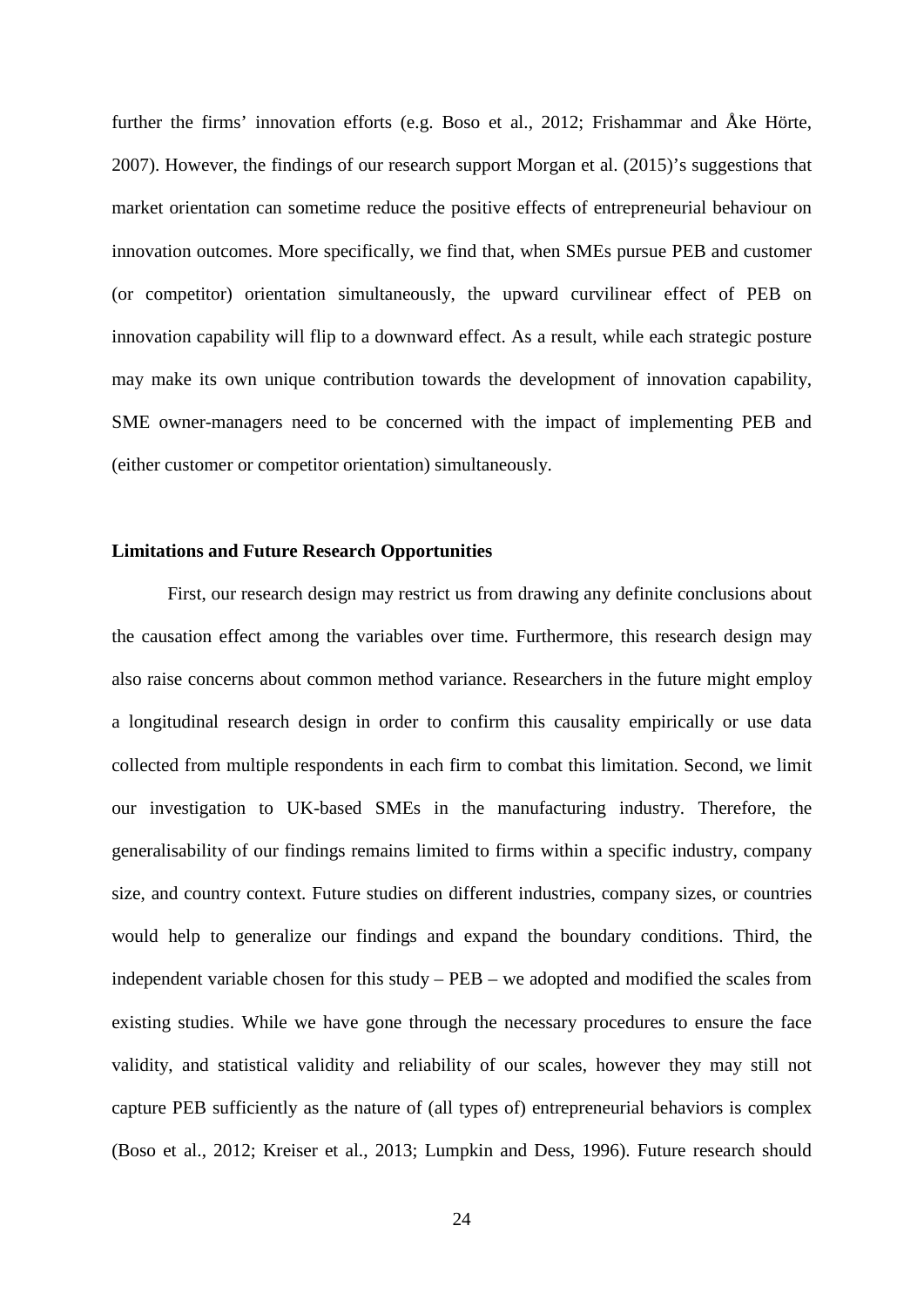attempt to capture the domain of PEB construct with much richer and more detailed scales. Fourth, although we requested in our cover letter that the general manager (or CEO) of the firm should complete the questionnaire on behalf of his/her organisation, due to the anonymity and confidentiality of the responses, we cannot eliminate the possibility that the respondent is not the general manager (or CEO) of the firm. Future researchers should consider using telephone or in-person surveys to address this research limitation.

Our findings also uncover other future research opportunities. To begin with, the curvilinear relationship (PEB  $\rightarrow$  NPD performance and PEB  $\rightarrow$  innovation capability) suggests some research opportunities. Are there any moderators related to market-oriented behaviour (such as customer market intelligence) that can steepen, flatten or flip-shape these curvilinear relationships between PEB and innovation capability? Are there any other mediators that can carry the curvilinear effects from PEB to NPD performance? Furthermore, the relationship between PEB, innovation capability and NPD performance may be more complex than we proposed in this study. Future researchers may wish to explore other potential models for explaining the relationship among these three variables. For example, feedback loops may exist due to the fact that a strong innovation capability or NPD performance may provide incentives for firms to pursue PEB. Lastly, future researchers might investigate other combinations of entrepreneurial behaviour and market orientation. In general, we hope that further research will continue to explore and document how the E-MO interface affects innovation.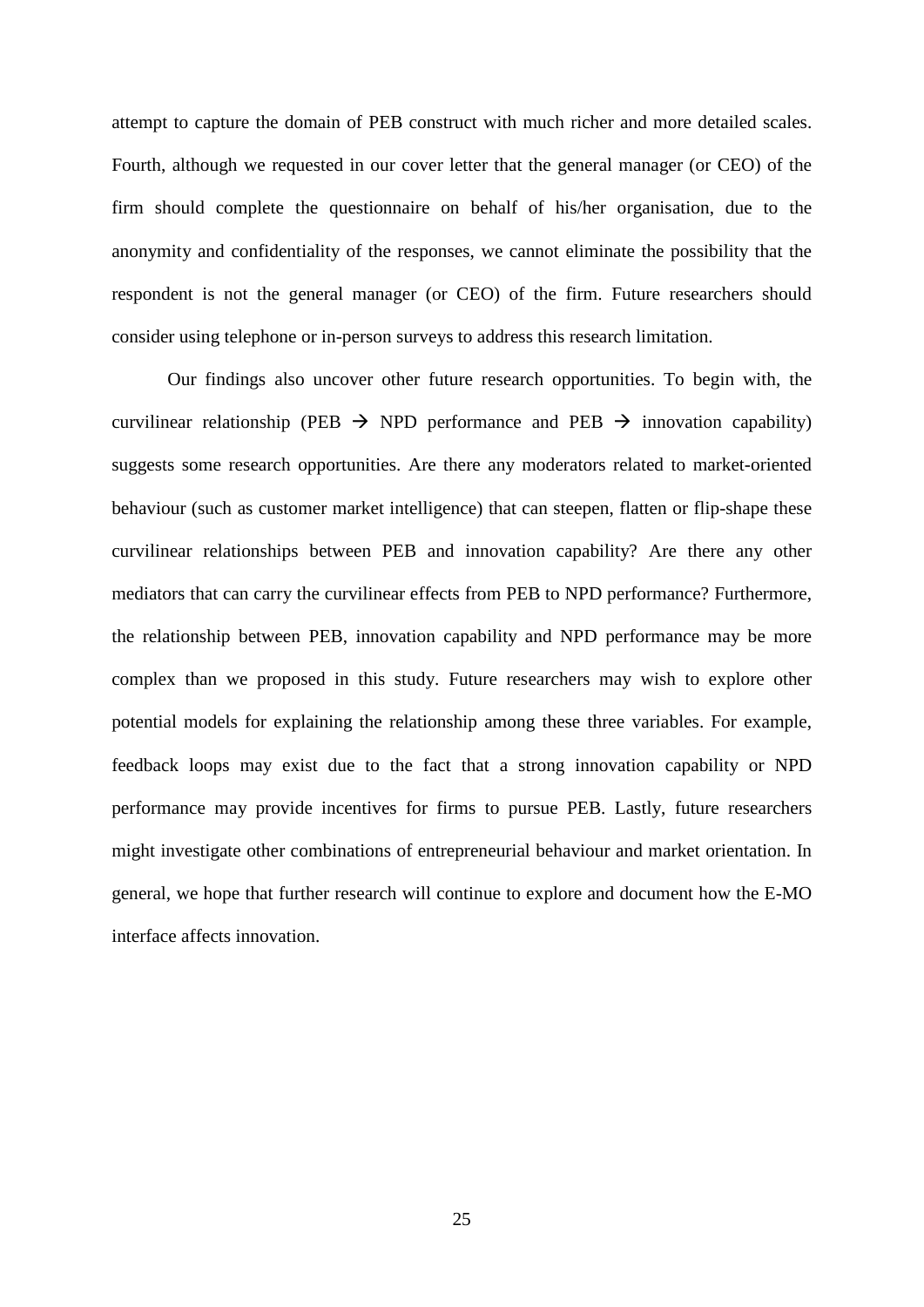#### **Reference**

- Aiken, L. S., and West, S. G. (1991), *Multiple regression: Testing and interpreting interactions*, Sage Publications, Inc, Newbury Park, CA.
- Amit, R., and Schoemaker, P. J. H. (1993), "Strategic assets and organizational rent" *Strategic Management Journal,* Vol. 14 No. 1, pp. 33-46.
- Armstrong, J. S., and Overton, T. S. (1977), "Estimating nonresponse bias in mail surveys" *Journal of Marketing Research,* Vol. 14 No. 3, pp. 396-402.
- Arnold, H. J. (1982), "Moderator variables: A clarification of conceptual, analytic, and psychometric issues" *Organizational Behavior and Human Performance,* Vol. 29 No. 2, pp. 143-174.
- Atuahene-Gima, K., and Ko, A. (2001), "An empirical investigation of the effect of market orientation and entrepreneurship orientation alignment on product innovation" *Organization Science,* Vol. 12 No. 1, pp. 54-74.
- Avlonitis, G. J., and Salavou, H. E. (2007), "Entrepreneurial orientation of SMEs, product innovativeness, and performance" *Journal of Business Research,* Vol. 60 No. 5, pp. 566-575.
- Baker, W. E., and Sinkula, J. M. (2009), "The complementary effects of market orientation and entrepreneurial orientation on profitability in small businesses" *Journal of Small Business Management,* Vol. 47 No. 4, pp. 443-464.
- Barney, J. B., Ketchen, D. J., and Wright, M. (2011), "The future of resource-based theory revitalization or decline?" *Journal of Management,* Vol. 37 No. 5, pp. 1299-1315.
- Boso, N., Cadogan, J. W., and Story, V. M. (2012), "Entrepreneurial orientation and market orientation as drivers of product innovation success: A study of exporters from a developing economy" *International Small Business Journal,* Vol. 31 No. 1, pp. 57-81
- Calantone, R. J., Cavusgil, S. T., and Zhao, Y. (2002), "Learning orientation, firm innovation capability, and firm performance" *Industrial Marketing Management,* Vol. 31 No. 6, pp. 515-524.
- Covin, J. G., and Slevin, D. P. (1989), "Strategic management of small firms in hostile and benign environments" *Strategic Management Journal,* Vol. 10 No. 1, pp. 75-87.
- Covin, J. G., Slevin, D. P., and Heeley, M. B. (2000), "Pioneers and followers: Competitive tactics, environment, and firm growth" *Journal of Business Venturing,* Vol. 15 No. 2, pp. 175-210.
- De Clercq, D., Dimov, D., and Belausteguigoitia, I. (2016), "Perceptions of adverse work conditions and innovative behavior: The buffering roles of relational resources" *Entrepreneurship Theory and Practice,* Vol. 40 No. 3, pp. 515-542.
- Edmunds, A., and Morris, A. (2000), "The problem of information overload in business organisations: A review of the literature" *International Journal of Information Management,* Vol. 20 No. 1, pp. 17-28.
- Fornell, C., and Larcker, D. F. (1981), "Evaluating structural equation models with unobservable variables and measurement error" *Journal of Marketing Research,* Vol. 18 No. 1, pp. 39-50.
- Frishammar, J., and Åke Hörte, S. (2007), "The role of market orientation and entrepreneurial orientation for new product development performance in manufacturing firms" *Technology Analysis & Strategic Management,* Vol. 19 No. 6, pp. 765-788.
- Gatignon, H., and Xuereb, J.-M. (1997), "Strategic orientation of the firm and new product performance" *Journal of Marketing Research,* Vol. 34 No. 1, pp. 77-90.
- Gonzalez-Benito, O., González-Benito, J., and Munoz-Gallego, P. A. (2009), "Role of entrepreneurship and market orientation in firms' success" *European Journal of Marketing,* Vol. 43 No. 4, pp. 500-522.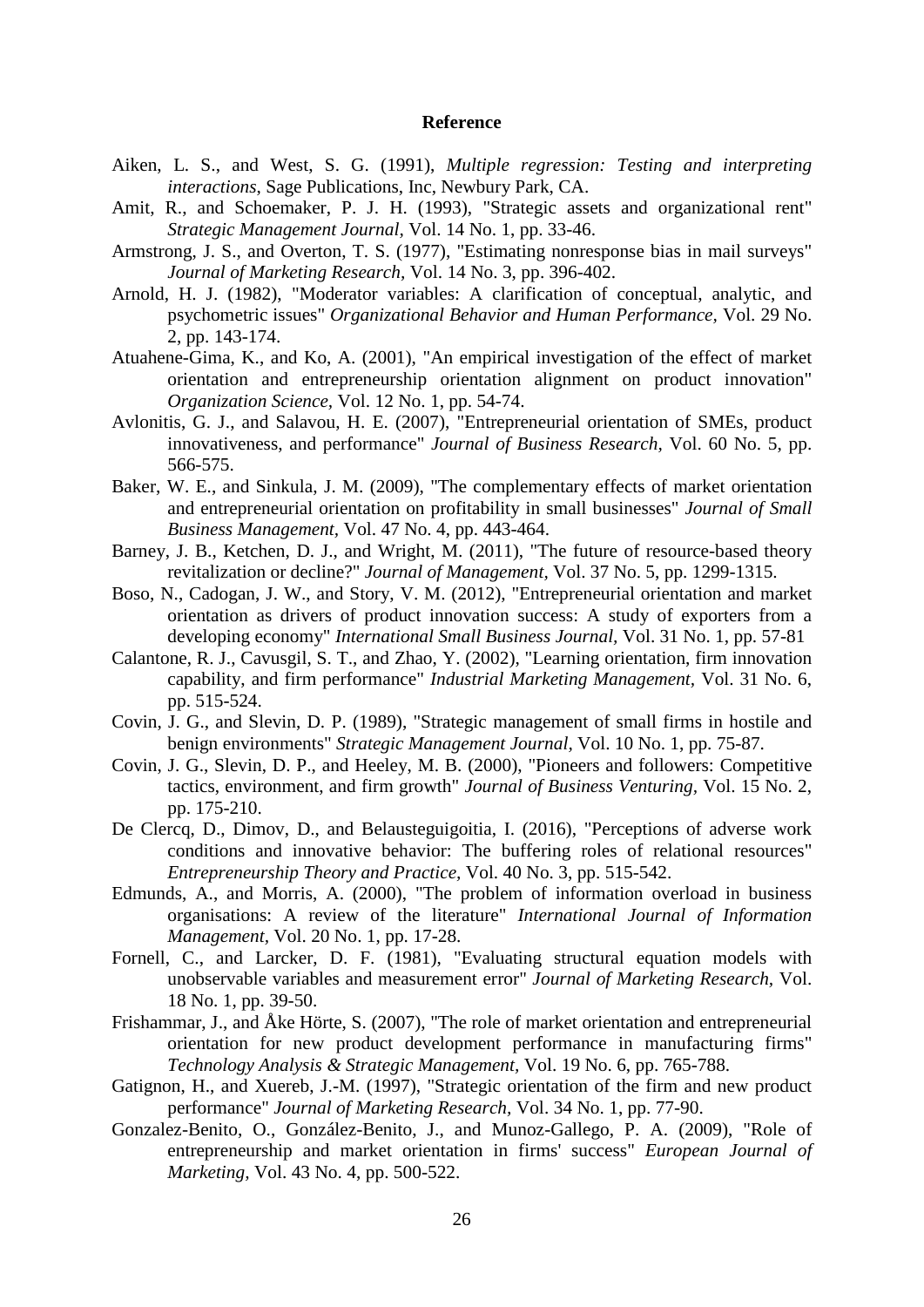- González-Benito, Ó., Muñoz-Gallego, P. A., and García-Zamora, E. (2015), "Entrepreneurship and market orientation as determinants of innovation: The role of business size" *International Journal of Innovation Management,* Vol. 19 No. 4, pp. 1- 28.
- Haans, R. F. J., Pieters, C., and He, Z.-L. (2015), "Thinking about U: Theorizing and testing U- and inverted U-shaped relationships in strategy research" *Strategic Management Journal,* Vol. 37 No. 7, pp. 1177-1195.
- Hair, J. F., Black, W., C., Babin, B. J., and Anderson, R. E. (2010), *Multivariate data analysis (7th Edition)*, Prentice Hall, Upper Saddle River, NJ.
- Hayes, A. F., and Preacher, K. J. (2010), "Quantifying and testing indirect effects in simple mediation models when the constituent paths are nonlinear" *Multivariate Behavioral Research,* Vol. 45 No. 4, pp. 627-660.
- Hong, J., Song, T. H., and Yoo, S. (2013), "Paths to success: How do market orientation and entrepreneurship orientation produce new product success?" *Journal of Product Innovation Management,* Vol. 30 No. 1, pp. 44-55.
- Jaccard, J., and Turrisi, R. (2003), *Interaction effects in multiple regression*, Sage, Iowa City.
- Kim, D.-Y., Kumar, V., and Kumar, U. (2012), "Relationship between quality management practices and innovation" *Journal of Operations Management,* Vol. 30 No. 4, pp. 295- 315.
- Kreiser, P. M., Marino, L. D., Kuratko, D. F., and Weaver, K. M. (2013), "Disaggregating entrepreneurial orientation: The non-linear impact of innovativeness, proactiveness and risk-taking on SME performance" *Small Business Economics,* Vol. 40 No. 2, pp. 273-291.
- Laforet, S. (2009), "Effects of size, market and strategic orientation on innovation in nonhigh-tech manufacturing SMEs" *European Journal of Marketing,* Vol. 43 No. 2, pp. 188-212.
- Levinthal, D. A., and March, J. G. (1993), "The myopia of learning" *Strategic Management Journal,* Vol. 14 No. S2, pp. 95-112.
- Li, H., and Atuahene-Gima, K. (2001), "Product innovation strategy and the performance of new technology ventures in China" *Academy of Management Journal,* Vol. 44 No. 6, pp. 1123-1134.
- Li, Y., Liu, Y., and Zhao, Y. (2006), "The role of market and entrepreneurship orientation and internal control in the new product development activities of Chinese firms" *Industrial Marketing Management,* Vol. 35 No. 3, pp. 336-347.
- Lieberman, M. B., and Montgomery, D. B. (1988), "First-mover advantages" *Strategic Management Journal,* Vol. 9 No. S1, pp. 41-58.
- Lumpkin, G. T., and Dess, G. G. (1996), "Clarifying the entrepreneurial orientation construct and linking it to performance" *Academy of Management Review,* Vol. 21 No. 1, pp. 135-172.
- Mazzarol, T., Reboud, S., and Soutar, G. N. (2009), "Strategic planning in growth oriented small firms" *International Journal of Entrepreneurial Behavior & Research,* Vol. 15 No. 4, pp. 320-345.
- McKelvie, A., and Davidsson, P. (2009), "From resource base to dynamic capabilities: An investigation of new firms" *British Journal of Management,* Vol. 20 No. 1, pp. 63- S80.
- Morgan, T., Anokhin, S., Kretinin, A., and Frishammar, J. (2015), "The dark side of the entrepreneurial orientation and market orientation interplay: A new product development perspective" *International Small Business Journal,* Vol. 33 No. 7, pp. 731-751.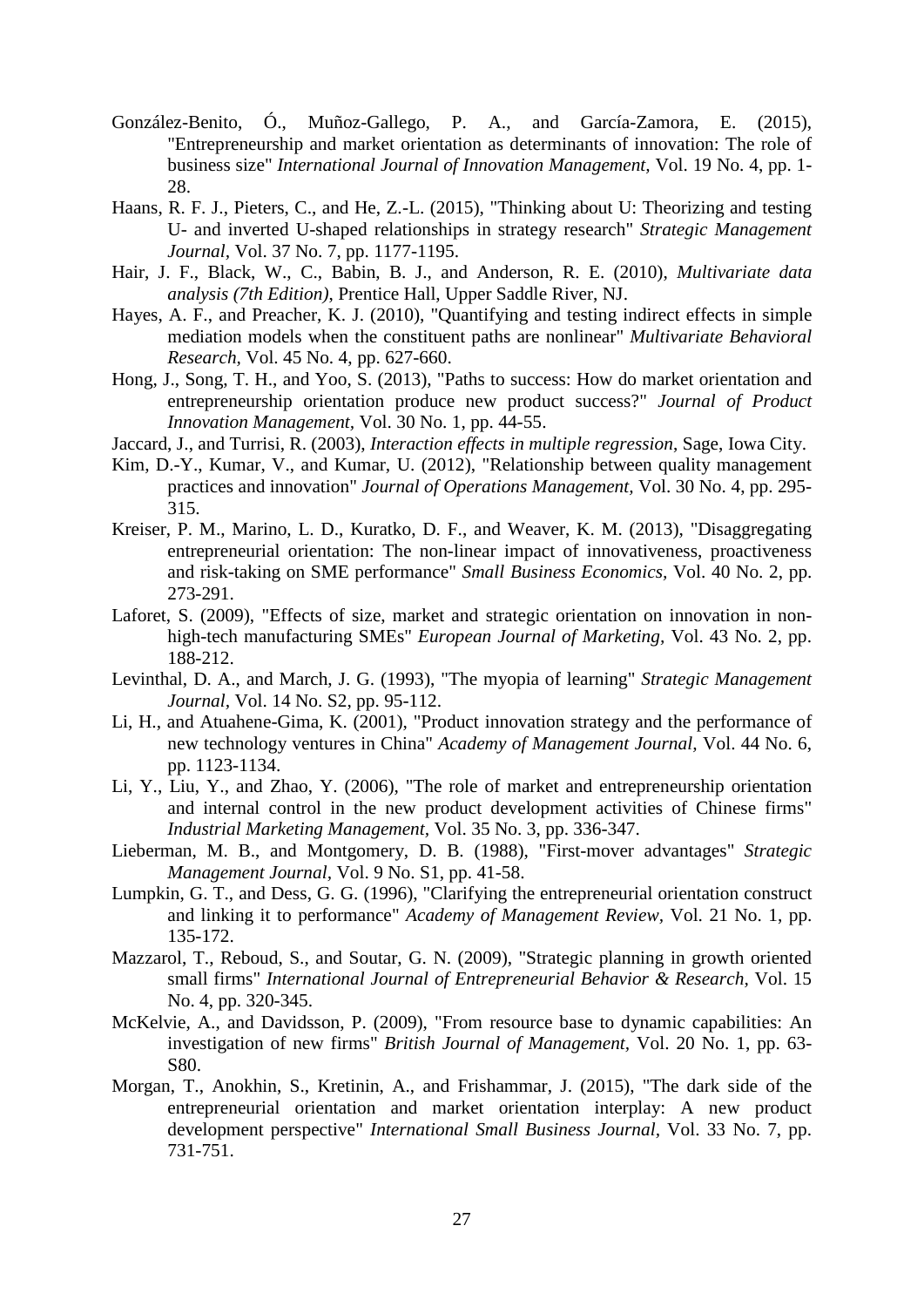- Mueller, B. A., Titus, V. K., Covin, J. G., and Slevin, D. P. (2012), "Pioneering orientation and firm growth knowing when and to what degree pioneering makes sense" *Journal of Management,* Vol. 38 No. 5, pp. 1517-1549.
- Murray, J. Y., Gao, G. Y., and Kotabe, M. (2011), "Market orientation and performance of export ventures: the process through marketing capabilities and competitive advantages" *Journal of the Academy of Marketing Science,* Vol. 39 No. 2, pp. 252- 269.
- Narver, J. C., and Slater, S. F. (1990), "The effect of a market orientation on business profitability" *Journal of Marketing,* Vol. 54 No. 4, pp. 20-35.
- Nasution, H. N., Mavondo, F. T., Matanda, M. J., and Ndubisi, N. O. (2011), "Entrepreneurship: Its relationship with market orientation and learning orientation and as antecedents to innovation and customer value" *Industrial Marketing Management,* Vol. 40 No. 3, pp. 336-345.
- Ngo, L. V., and O'Cass, A. (2012), "In search of innovation and customer-related performance superiority: The role of market orientation, marketing capability, and innovation capability interactions" *Journal of Product Innovation Management,* Vol. 29 No. 5, pp. 861-877.
- O'Cass, A., and Weerawardena, J. (2009), "Examining the role of international entrepreneurship, innovation and international market performance in SME internationalisation" *European Journal of Marketing,* Vol. 43 No. 12, pp. 1325-1348.
- Podsakoff, P. M., MacKenzie, S. B., Lee, J. Y., and Podsakoff, N. P. (2003), "Common method biases in behavioral research: a critical review of the literature and recommended remedies" *Journal of Applied Psychology,* Vol. 88 No. 5, pp. 879-903.
- Podsakoff, P. M., MacKenzie, S. B., and Podsakoff, N. P. (2012), "Sources of method bias in social science research and recommendations on how to control it" *Annual Review of Psychology,* Vol. 63 No. 1, pp. 539-569.
- Prieto, I. M., and Santana, M. P. P. (2012), "Building ambidexterity: The role of human resource practices in the performance of firms from Spain" *Human Resource Management,* Vol. 51 No. 2, pp. 189-211.
- Raju, P. S., Lonial, S. C., and Crum, M. D. (2011), "Market orientation in the context of SMEs: A conceptual framework" *Journal of Business Research,* Vol. 64 No. 12, pp. 1320-1326.
- Renko, M., Carsrud, A., and Brännback, M. (2009), "The effect of a market orientation, entrepreneurial orientation, and technological capability on innovativeness: A study of young biotechnology ventures in the United States and in Scandinavia" *Journal of Small Business Management,* Vol. 47 No. 3, pp. 331-369.
- Rhee, J., Park, T., and Lee, D. H. (2010), "Drivers of innovativeness and performance for innovative SMEs in South Korea: Mediation of learning orientation" *Technovation,*  Vol. 30 No. 1, pp. 65-75.
- Robinson, W. T., and Chiang, J. (2002), "Product development strategies for established market pioneers, early followers, and late entrants" *Strategic Management Journal,*  Vol. 23 No. 9, pp. 855-866.
- Schindehutte, M., Morris, M. H., and Kocak, A. (2008), "Understanding market-driving behavior: the role of entrepreneurship" *Journal of Small Business Management,* Vol. 46 No. 1, pp. 4-26.
- Schultz, C., Salomo, S., Brentani, U., and Kleinschmidt, E. J. (2013), "How formal control influences decision-making clarity and innovation performance" *Journal of Product Innovation Management,* Vol. 30 No. 3, pp. 430-447.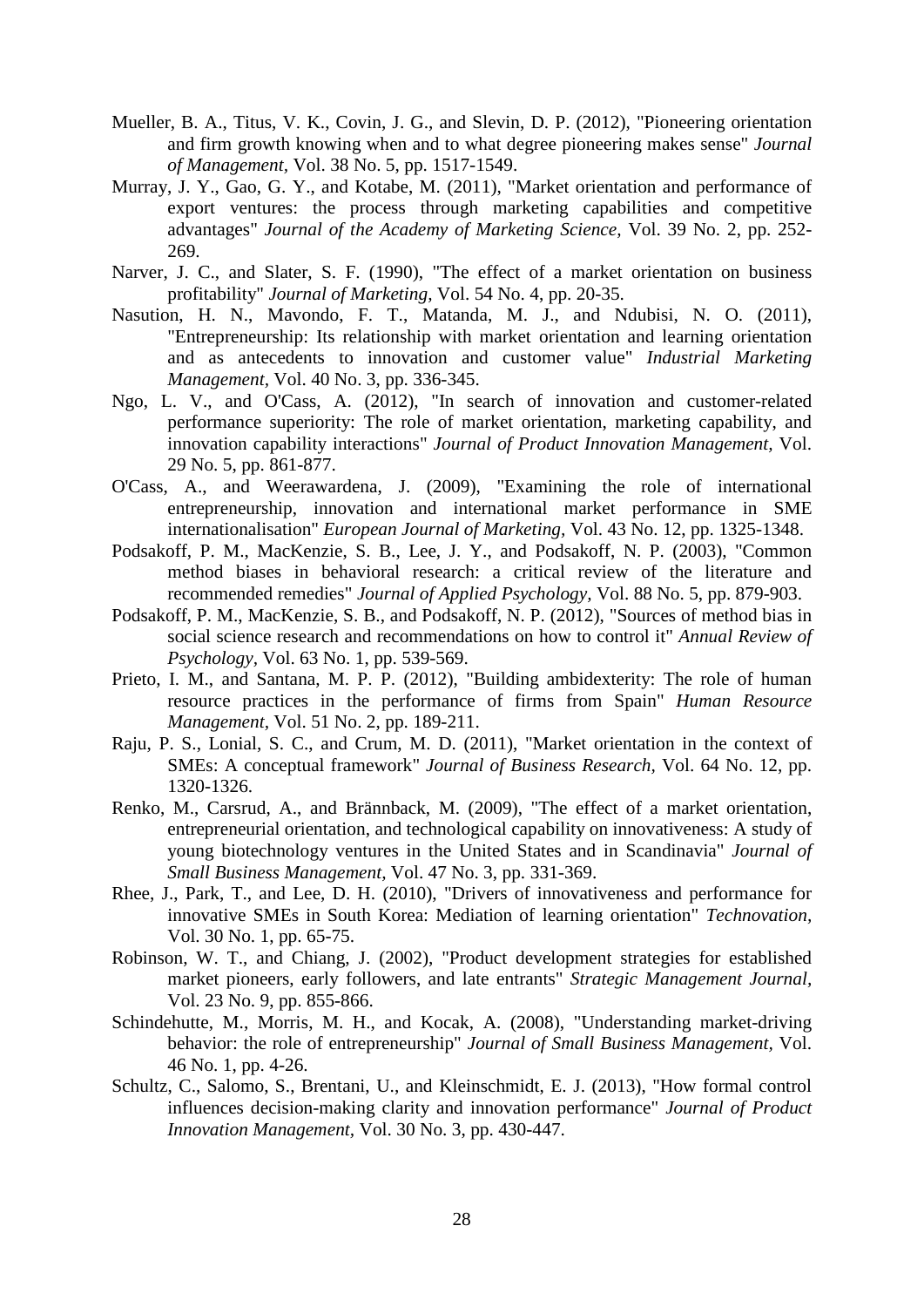- Siguaw, J. A., Simpson, P. M., and Enz, C. A. (2006), "Conceptualizing innovation orientation: A framework for study and integration of innovation research" *Journal of Product Innovation Management,* Vol. 23 No. 6, pp. 556-574.
- Simon, M., Elango, B., Houghton, S. M., and Savelli, S. (2002), "The successful product pioneer: Maintaining commitment while adapting to change" *Journal of Small Business Management,* Vol. 40 No. 3, pp. 187-203.
- Song, M., Di Benedetto, C. A., and Song, L. Z. (2000), "Pioneering advantage in new service development: a multi-country study of managerial perceptions" *Journal of Product Innovation Management,* Vol. 17 No. 5, pp. 378-392.
- Song, M., Nason, R. W., and Di Benedetto, C. A. (2008), "Distinctive marketing and information technology capabilities and strategic types: A cross-national investigation" *Journal of International Marketing,* Vol. 16 No. 1, pp. 4-38.
- Spanjol, J., Mühlmeier, S., and Tomczak, T. (2012), "Strategic orientation and product innovation: Exploring a decompositional approach" *Journal of Product Innovation Management,* Vol. 29 No. 6, pp. 967-985.
- Stock, R. M., and Zacharias, N. A. (2011), "Patterns and performance outcomes of innovation orientation" *Journal of the Academy of Marketing Science,* Vol. 39 No. 6, pp. 870-888.
- Tajeddini, K. (2010), "Effect of customer orientation and entrepreneurial orientation on innovativeness: Evidence from the hotel industry in Switzerland" *Tourism Management,* Vol. 31 No. 2, pp. 221-231.
- Teece, D. J., Pisano, G., and Shuen, A. (1997), "Dynamic capabilities and strategic management" *Strategic Management Journal,* Vol. 18 No. 7, pp. 509-533.
- Thoumrungroje, A., and Racela, O. (2013), "The contingent role of customer orientation and entrepreneurial orientation on product innovation and performance" *Journal of Strategic Marketing,* Vol. 21 No. 2, pp. 140-159.
- Verhees, F. J. H. M., and Meulenberg, M. T. G. (2004), "Market orientation, innovativeness, product innovation, and performance in small firms" *Journal of Small Business Management,* Vol. 42 No. 2, pp. 134-154.
- Williams, L. J., Hartman, N., and Cavazotte, F. (2010), "Method variance and marker variables: A review and comprehensive CFA marker technique" *Organizational Research Methods,* Vol. 13 No. 3, pp. 477-514.
- Yu, X., Nguyen, B., and Chen, Y. (2016), "Internet of things capability and alliance: Entrepreneurial orientation, market orientation and product and process innovation" *Internet Research,* Vol. 26 No. 2, pp. 402-434.
- Zhou, K. Z., Brown, J. R., Dev, C. S., and Agarwal, S. (2007), "The effects of customer and competitor orientations on performance in global markets: A contingency analysis" *Journal of International Business Studies,* Vol. 38 No. 2, pp. 303-319.
- Zhou, K. Z., Kin, C., and Tse, D. K. (2005), "The effects of strategic orientations on technology-and market-based breakthrough innovations" *Journal of Marketing,* Vol. 69 No. 2, pp. 42-60.
- Zhou, K. Z., Li, J. J., Zhou, N., and Su, C. (2008), "Market orientation, job satisfaction, product quality, and firm performance: Evidence from China" *Strategic Management Journal,* Vol. 29 No. 9, pp. 985-1000.
- Zhou, K. Z., and Wu, F. (2010), "Technological capability, strategic flexibility, and product innovation" *Strategic Management Journal,* Vol. 31 No. 5, pp. 547-561.
- Zollo, M., and Winter, S. G. (2002), "Deliberate learning and the evolution of dynamic capabilities" *Organization Science,* Vol. 13 No. 3, pp. 339-351.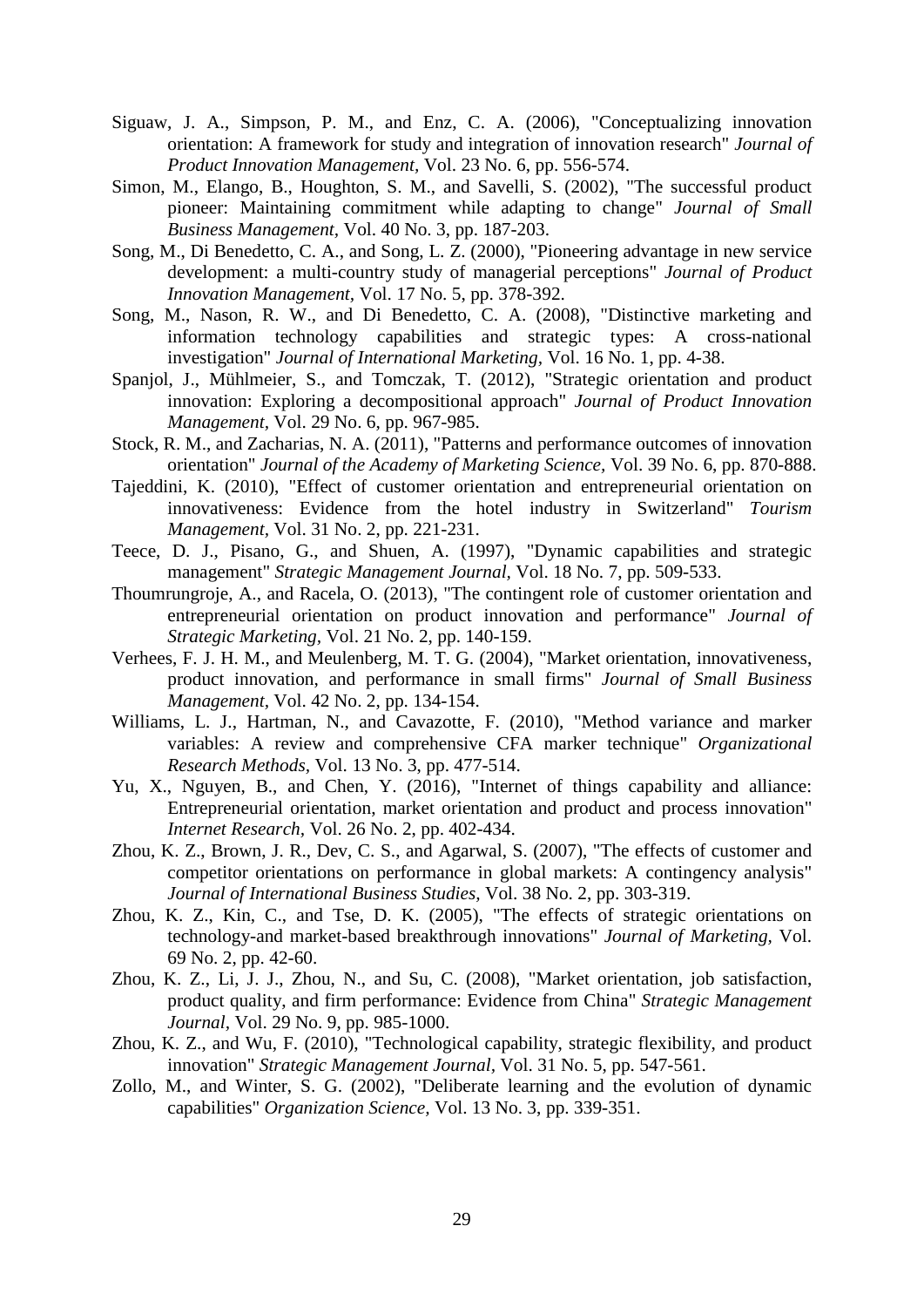## **Figure 1: Conceptual Framework**



Note: Dashed arrows represent control variable path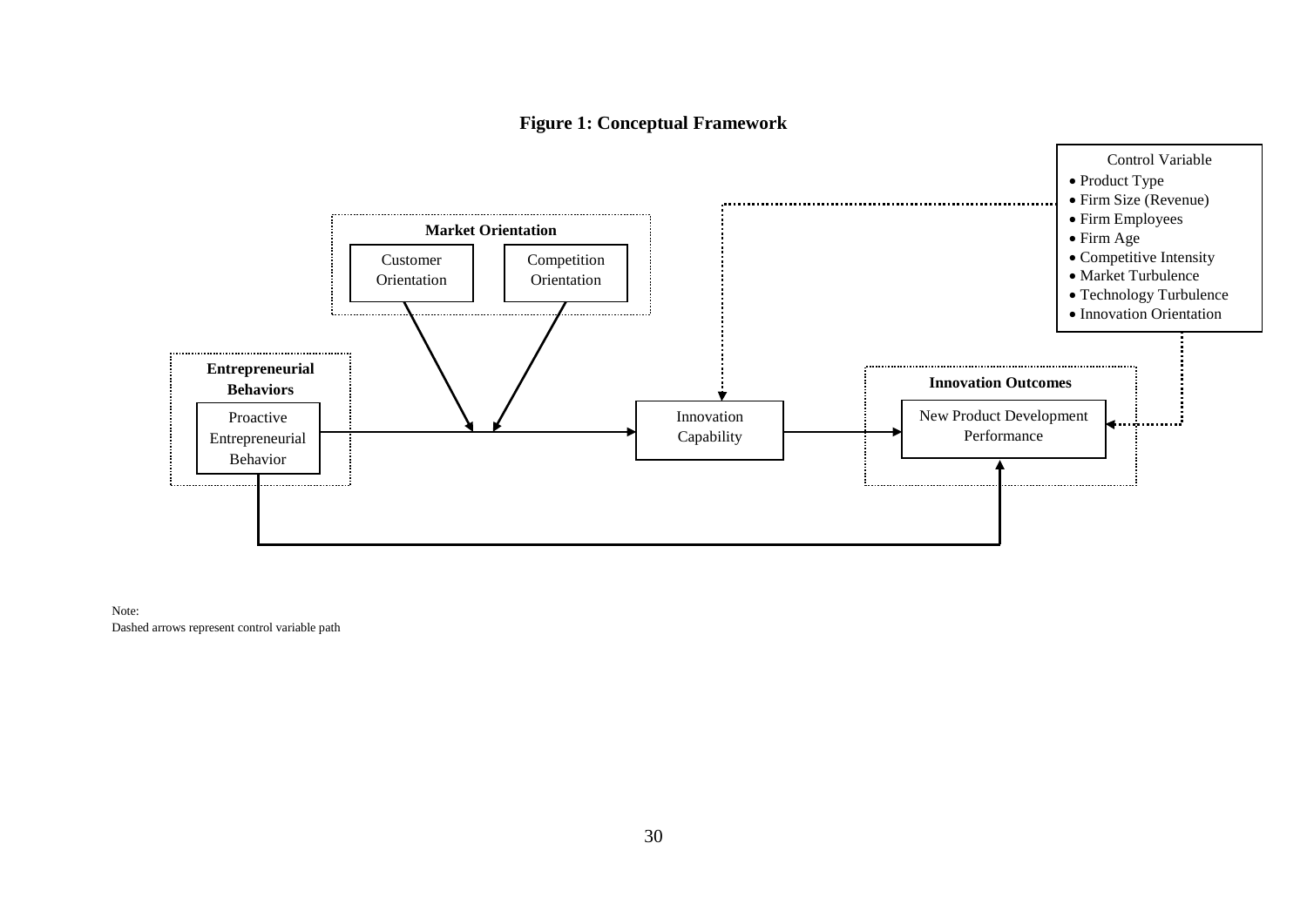| <b>Entrepreneurial Behavior</b>                                                                  | <b>Key Studies</b>                                                                                                                                                                                                                   |  |  |  |  |  |  |
|--------------------------------------------------------------------------------------------------|--------------------------------------------------------------------------------------------------------------------------------------------------------------------------------------------------------------------------------------|--|--|--|--|--|--|
| A group of independent entrepreneurial behaviors - an unidimensional strategic posture of a firm |                                                                                                                                                                                                                                      |  |  |  |  |  |  |
| Proactiveness; Innovativeness; Risk taking                                                       | Li et al. (2006); Thoumrungroje and Racela (2013);<br>Schindehutte et al. (2008); Renko et al. (2009);<br>Baker and Sinkula (2009); Hong et al. (2013);<br>Morgan et al. (2015); Yu et al. (2016); González-<br>Benito et al. (2015) |  |  |  |  |  |  |
| Proactiveness; Risk taking                                                                       | Avlonitis and Salavou (2007); Rhee et al. (2010)                                                                                                                                                                                     |  |  |  |  |  |  |
| Proactiveness; Risk taking; Aggressiveness                                                       | Atuahene-Gima and Ko (2001)                                                                                                                                                                                                          |  |  |  |  |  |  |
| Proactiveness; Innovativeness; Strategic planning                                                | Tajeddini (2010)                                                                                                                                                                                                                     |  |  |  |  |  |  |
| Proactiveness; Innovativeness; Risk taking; Autonomy;<br>Aggressiveness                          | Boso et al. (2012)                                                                                                                                                                                                                   |  |  |  |  |  |  |
| Autonomy; Risk taking; Proactiveness                                                             | Nasution et al. (2011)                                                                                                                                                                                                               |  |  |  |  |  |  |
| Individual entrepreneurial behavior                                                              |                                                                                                                                                                                                                                      |  |  |  |  |  |  |
| Proactiveness                                                                                    | Frishammar and Åke Hörte (2007)                                                                                                                                                                                                      |  |  |  |  |  |  |
| Innovativeness                                                                                   | Frishammar and Åke Hörte (2007)                                                                                                                                                                                                      |  |  |  |  |  |  |
| Risk taking                                                                                      | Frishammar and Åke Hörte (2007)                                                                                                                                                                                                      |  |  |  |  |  |  |
| Proactivity in preparing for change                                                              | Zhou et al. $(2005)$                                                                                                                                                                                                                 |  |  |  |  |  |  |
| Domain specific innovativeness                                                                   | Verhees and Meulenberg (2004)                                                                                                                                                                                                        |  |  |  |  |  |  |

# **Table 1: Entrepreneurial Behaviors and Innovation Outcomes in E-MO interface Literature**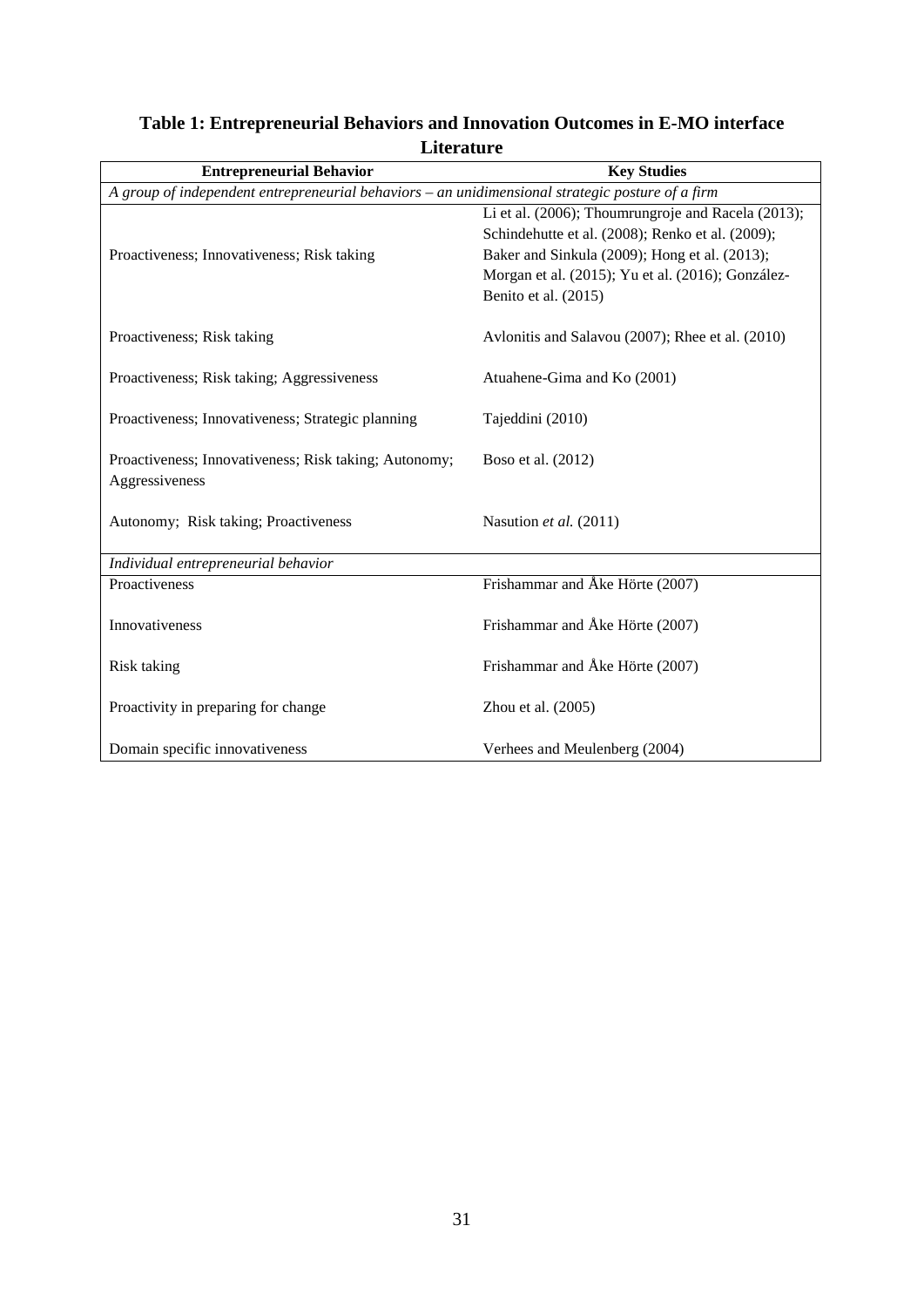# **Table 2: Information of Samples**

| <b>Characteristics</b>                                                       | Percentage |
|------------------------------------------------------------------------------|------------|
| <b>Product Focus</b>                                                         |            |
| Metal Product (average annual revenue $= \pounds 11,040$ Millions)           | 35.7       |
| Machinery and Equipment (average annual revenue $= \pounds 11,009$ Millions) | 25.9       |
| Chemical Product (average annual revenue $=$ £13,571 Millions)               | 10.7       |
| Others (average annual revenue $= £9,446$ Millions)                          | 27.7       |
| Age (Years)                                                                  |            |
| Less than 20                                                                 | 27.4       |
| $21 - 40$                                                                    | 40.6       |
| 41 and above                                                                 | 31.9       |
| Employee                                                                     |            |
| $0 \sim 10$ (Micro)                                                          | 5.5        |
| $11 \sim 50$ (Small)                                                         | 46.6       |
| $51 \sim 250$ (Medium)                                                       | 47.9       |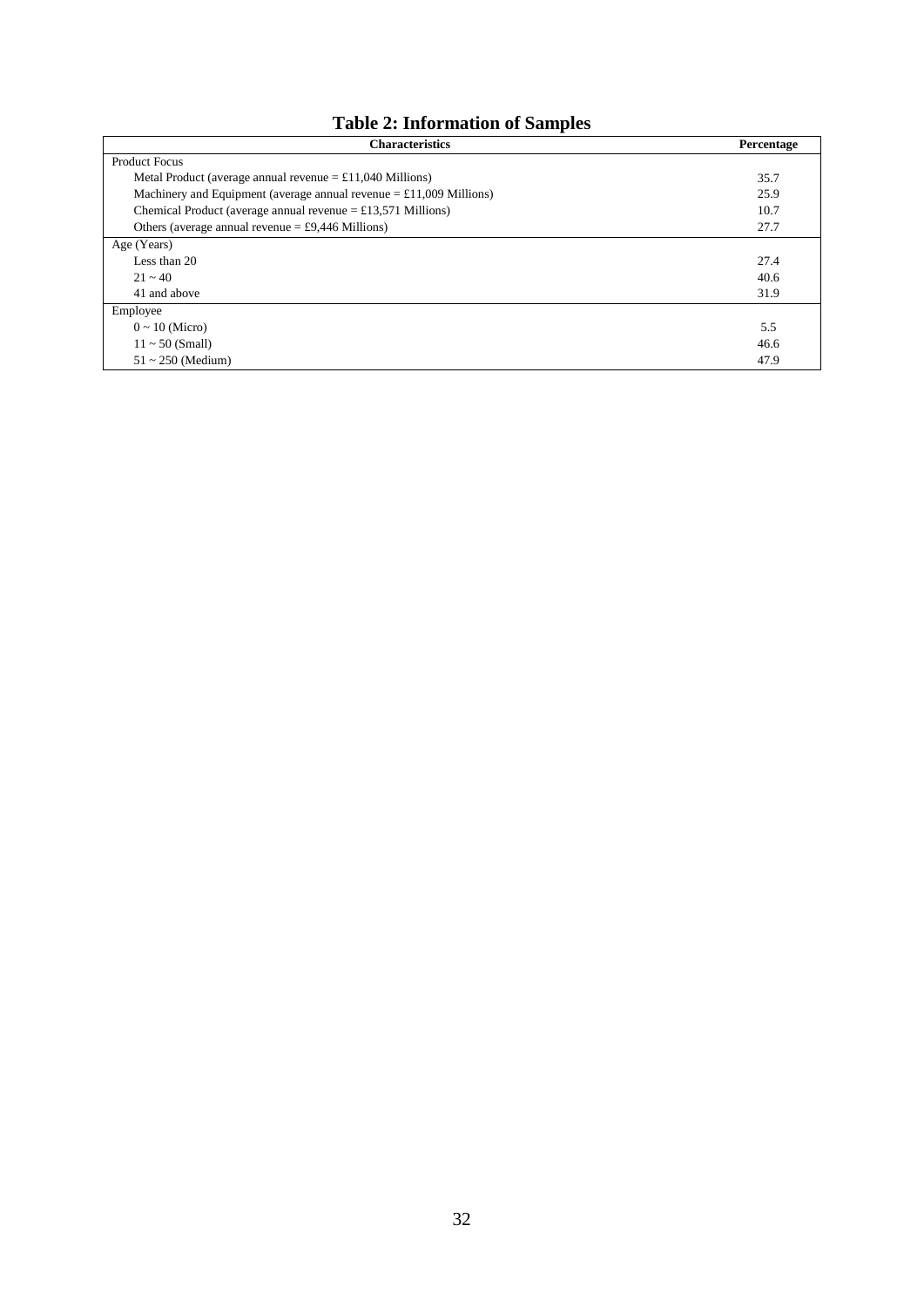|                                                 |          | $\overline{2}$ | 3        | 4       | 5       | 6        |         | 8       | 9                 | 10      | 11      | 12      | 13      | 14      | 15    |
|-------------------------------------------------|----------|----------------|----------|---------|---------|----------|---------|---------|-------------------|---------|---------|---------|---------|---------|-------|
| <b>Metal Product</b>                            | $- - -$  |                |          |         |         |          |         |         |                   |         |         |         |         |         |       |
| <b>Machinery and Equipment</b><br>12.           | $-441*$  | $---$          |          |         |         |          |         |         |                   |         |         |         |         |         |       |
| <b>Chemical Product</b><br>3.                   | $-.258*$ | $-.205*$       | $\cdots$ |         |         |          |         |         |                   |         |         |         |         |         |       |
| <b>Firm Size (Revenue)</b><br>4.                | $-.068$  | .040           | .050     | $---$   |         |          |         |         |                   |         |         |         |         |         |       |
| 5.<br><b>Firm Employee</b>                      | $-.059$  | .073           | .045     | $.625*$ | $---$   |          |         |         |                   |         |         |         |         |         |       |
| <b>Firm Age</b><br>6.                           | $-.034$  | .057           | $.112*$  | $.242*$ | $.347*$ | $---$    |         |         |                   |         |         |         |         |         |       |
| <b>Competitive Intensity</b>                    | $-.003$  | $-.070$        | $-.038$  | .054    | $-.006$ | $-.169*$ | $---$   |         |                   |         |         |         |         |         |       |
| <b>Market Turbulence</b><br>18.                 | $-.044$  | $-.026$        | $-.069$  | $-.015$ | $-.046$ | $-.088$  | $.360*$ | $---$   |                   |         |         |         |         |         |       |
| <b>Technology Turbulence</b>                    | $-.051$  | .080           | $-.181*$ | .019    | $-.003$ | $-.202*$ | $.272*$ | $.465*$ | $---$             |         |         |         |         |         |       |
| 10. Innovation Orientation                      | $-.095$  | $.105*$        | $-.077$  | .013    | .009    | $-.060$  | $.109*$ | $.233*$ | $.334*$           | $---$   |         |         |         |         |       |
| 11. Proactive Entrepreneurial Behavior          | $-134*$  | $.130*$        | .010     | $.168*$ | $.161*$ | $-.065$  | $.106*$ | $.269*$ | $.334*$           | $.553*$ | .718    |         |         |         |       |
| 12. Customer Orientation                        | $-.079$  | $-.016$        | .027     | $.167*$ | $.156*$ | $-.020$  | .084    | $.204*$ | $.257*$           | $.446*$ | $.519*$ | .713    |         |         |       |
| 13. Competitor Orientation                      | $-.152*$ | .036           | .059     | $.167*$ | $.120*$ | $-.043$  | $.152*$ | $.193*$ | $.122*$           | $.266*$ | $.356*$ | $.461*$ | .719    |         |       |
| 14. Innovation Capability                       | .001     | $-.014$        | .005     | .025    | .036    | $-.043$  | .015    | $.166*$ | $.163*$           | $.503*$ | $.502*$ | $.317*$ | $.199*$ | .742    |       |
| 15. New Product Development Program Performance | $-123*$  | .016           | .019     | .097    | .073    | $-.024$  | $-.051$ | $.135*$ | $.171*$           | $.511*$ | .533*   | $.430*$ | $.250*$ | $.470*$ | .854  |
|                                                 |          |                |          |         |         |          |         |         |                   |         |         |         |         |         |       |
| Mean                                            | .357     | .259           | .107     | 6.758   | 1.705   | 1.480    | 2.859   | 2.720   | 3.067             | 3.364   | 3.374   | 3.741   | 3.347   | 3.572   | 3.919 |
| <b>Standard Deviation</b>                       | .480     | .439           | .310     | .514    | .414    | .343     | .723    | .696    | .931              | .696    | .748    | .640    | .726    | .634    | .651  |
| <b>Composite Reliability</b>                    | $- - -$  | $---$          | $---$    | $---$   | $---$   | $---$    | $---$   | $---$   | $\qquad \qquad -$ | $---$   | .749    | .754    | .805    | .701    | .889  |
| <b>Average Variance Extracted</b>               | $- - -$  | $- - -$        | $- - -$  | $- - -$ | $- - -$ | $- - -$  | $- - -$ | $- - -$ | $- - -$           | $---$   | .516    | .508    | .517    | .550    | .729  |

**Table 3: Descriptive Statistics, Correlations and Reliabilities**

Notes:

 $N = 385$ ; \*p < .05

Average Variance Extracted (AVE) square roots are show in bold on the correlation matrix diagonal

Firm Age is measured as log(year since establishment)

Firm Size is measured as log(annual revenue £million in 2015)

Firm Employee is measured as log(employee number)

Product Focus dummies: we choose "Others" as the benchmark group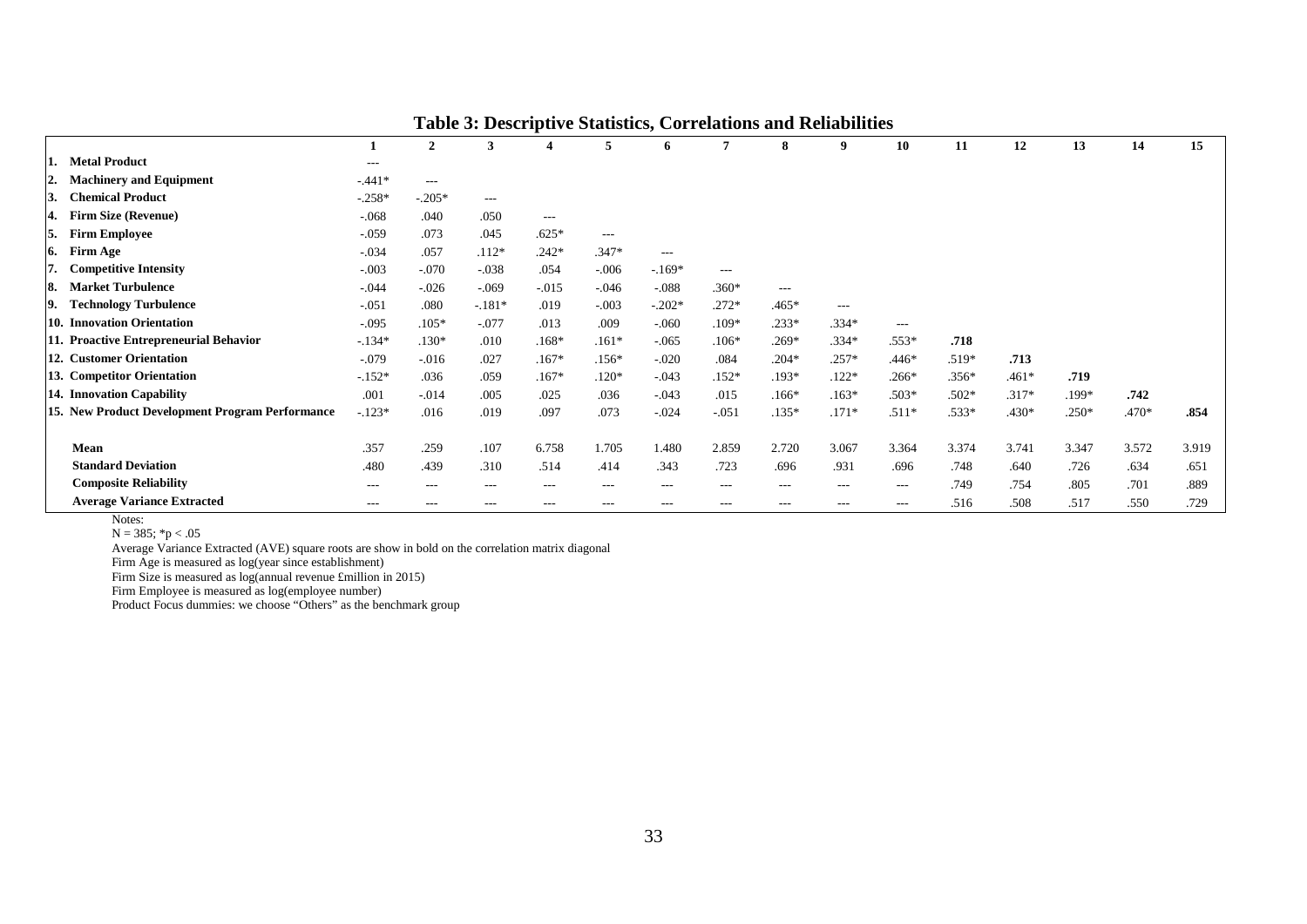|                                          | Model 1                                            | Model 2            | Model 3            | ັ<br>Model 4                       | Model 5                       | Model 6            | Model 7            |  |  |
|------------------------------------------|----------------------------------------------------|--------------------|--------------------|------------------------------------|-------------------------------|--------------------|--------------------|--|--|
| <b>Dependent Variable:</b>               | <b>New Product Development Program Performance</b> |                    |                    | <b>Innovation Capability</b>       |                               |                    |                    |  |  |
| <b>Control Variables:</b>                |                                                    |                    |                    |                                    |                               |                    |                    |  |  |
| <b>Metal Product</b>                     | $-142(-2.009)$ *                                   | $-126(-1.927)$ †   | $-140(-2.164)$ *   | .081(1.225)                        | .092(1.377)                   | .073(1.092)        | .080(1.193)        |  |  |
| Machinery and Equipment                  | $-139(-1.823)$                                     | $-165(-2.318)$ *   | $-152(-2.157)^{*}$ | $-.078(-1.082)$                    | $-0.068(-0.937)$              | $-.076(-1.055)$    | $-.073(-1.008)$    |  |  |
| <b>Chemical Product</b>                  | .022(.220)                                         | $-.037(-.388)$     | $-.045(-.485)$     | .051(.528)                         | .053(.547)                    | .030(.313)         | .034(.357)         |  |  |
| Firm Size                                | .108(1.560)                                        | .069(1.075)        | .074(1.169)        | $-0.029(-0.451)$                   | $-0.032(-0.491)$              | $-.040(-.610)$     | $-.038(-.582)$     |  |  |
| Firm Employees                           | .050(.567)                                         | $-.021(-.256)$     | $-.023(-.283)$     | .011(.131)                         | .012(.147)                    | $-0.010(-0.118)$   | $-.006(-067)$      |  |  |
| Firm Age                                 | $-.082(-.917)$                                     | $-.015(-.181)$     | $-0.012(-0.147)$   | $-0.018(-0.213)$                   | $-0.015(-0.173)$              | $-.008(-092)$      | $-.007(-.080)$     |  |  |
| Competitive Intensity                    | $-133(-3.170)$ **                                  | $-118(-3.029)$ **  | $-109(-2.838)$ **  | $-0.051(-1.293)$                   | $-.048(-1.210)$               | $-.048(-1.212)$    | $-0.046(-1.155)$   |  |  |
| Market Turbulence                        | .054(1.152)                                        | .021(.474)         | .013(.292)         | .048(1.070)<br>.049(1.085)         |                               | .036(.798)         | .038(.830)         |  |  |
| <b>Technology Turbulence</b>             | .006(.173)                                         | $-.021(-.627)$     | $-0.014(-0.433)$   | $-.037(-1.069)$<br>$-.039(-1.155)$ |                               | $-.037(-1.094)$    | $-.036(-1.031)$    |  |  |
| <b>Innovation Orientation</b>            | $.474(11.159)$ ***                                 | $.304(6.688)$ ***  | $.252(5.317)$ ***  | $.306(6.667)$ ***                  | $.305(6.449)$ ***             | $.301(6.380)$ ***  | $.304(6.418)$ ***  |  |  |
| <b>Independent Variable:</b>             |                                                    |                    |                    |                                    |                               |                    |                    |  |  |
| Proactive Entrepreneurial Behavior (PEB) |                                                    | $.329(7.511)$ ***  | $-.354(-1.585)$    | $-.290(-1.272)$                    | $.323(6.534)$ ***             | $.325(6.662)$ ***  | $.333(6.689)$ ***  |  |  |
| PEB Squared                              |                                                    | $.109(3.268)$ **   | $.094(2.831)$ **   | $.088(2.612)$ **                   | $.091(1.883)$ †               | $.100(2.568)*$     | $.106(2.168)$ *    |  |  |
| <b>Mediator:</b>                         |                                                    |                    |                    |                                    |                               |                    |                    |  |  |
| Innovation capability                    |                                                    |                    | $.171(3.452)$ **   |                                    |                               |                    |                    |  |  |
| <b>Moderator and Interaction:</b>        |                                                    |                    |                    |                                    |                               |                    |                    |  |  |
| Customer Orientation (CO)                |                                                    |                    |                    |                                    | .052(.886)                    | .014(.262)         | .043(.691)         |  |  |
| Competitor Orientation (CompO)           |                                                    |                    |                    |                                    | .008(.181)                    | .060(1.236)        | .040(.738)         |  |  |
| PEB x CO                                 |                                                    |                    |                    |                                    | $-0.034(-0.538)$              |                    | $-0.012(-0.182)$   |  |  |
| PEB x CompO                              |                                                    |                    |                    |                                    |                               | $-.077(-1.590)$    | $-.085(-1.640)$    |  |  |
| PEB Squared x CO                         |                                                    |                    |                    |                                    | $-0.057(-1.675)$ <sup>+</sup> |                    | $-0.043(-0.931)$   |  |  |
| PEB Squared x CompO                      |                                                    |                    |                    |                                    |                               | $-0.072(-2.034)$ * | $-.042(-.825)$     |  |  |
| Constant                                 | 1.929(4.398)***                                    | $2.862(6.555)$ *** | $2.507(4.738)$ *** | $2.803(5.361)$ ***                 | $2.816(6.227)$ ***            | $2.959(6.564)$ *** | $2.909(6.380)$ *** |  |  |
| <b>Model Statistics</b>                  |                                                    |                    |                    |                                    |                               |                    |                    |  |  |
| F-Value                                  | 16.631                                             | 21.435             | 21.260             | 17.743                             | 13.453                        | 13.717             | 12.205             |  |  |
| P-Value                                  | .000                                               | .000               | .000               | .000                               | .000                          | .000               | .000               |  |  |
| R-Square                                 | .299                                               | .399               | .417               | .354                               | .359                          | .364               | .365               |  |  |

**Table 4: Findings**

Note:

\*\*\* p < 0.001; \*\* p < 0.010; \* p < 0.050; † p < 0.100

Unstandardized Coefficients are reported with t-value in parathions; Bootstrap N = 10000; BLLCI = bootstrap lower-level confidence interval; BULCI = bootstrap upper-level confidence interval

Model 4 and Model 3 Instantaneous Indirect Effect: Proactive Entrepreneurial Behavior  $\rightarrow$  Innovation capability  $\rightarrow$  New Product Development Program Performance

 $25<sup>th</sup>$  percentiles (relatively low) instantaneous indirect effect = .029\* BLLCI (.009) ~ BULCI (.064)

 $50<sup>th</sup>$  percentiles (relatively moderate) instantaneous indirect effect = .052\* BLLCI (.022) ~ BULCI (.092)

 $75<sup>th</sup>$  percentiles (relatively high) instantaneous indirect effect = .074\* BLLCI (.031) ~ BULCI (.135)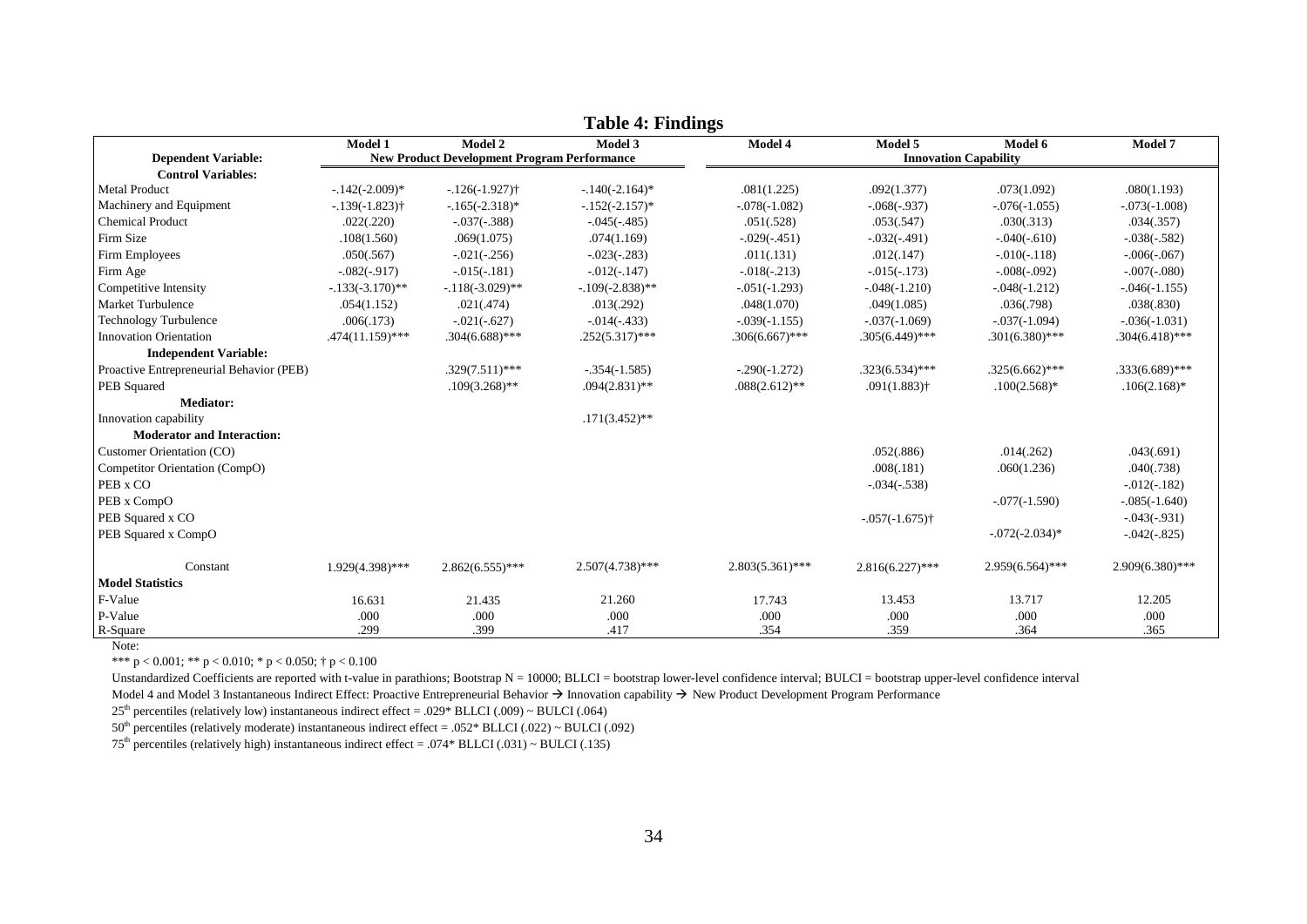

**Figure 2: Graphical Representation - Moderating Effects**